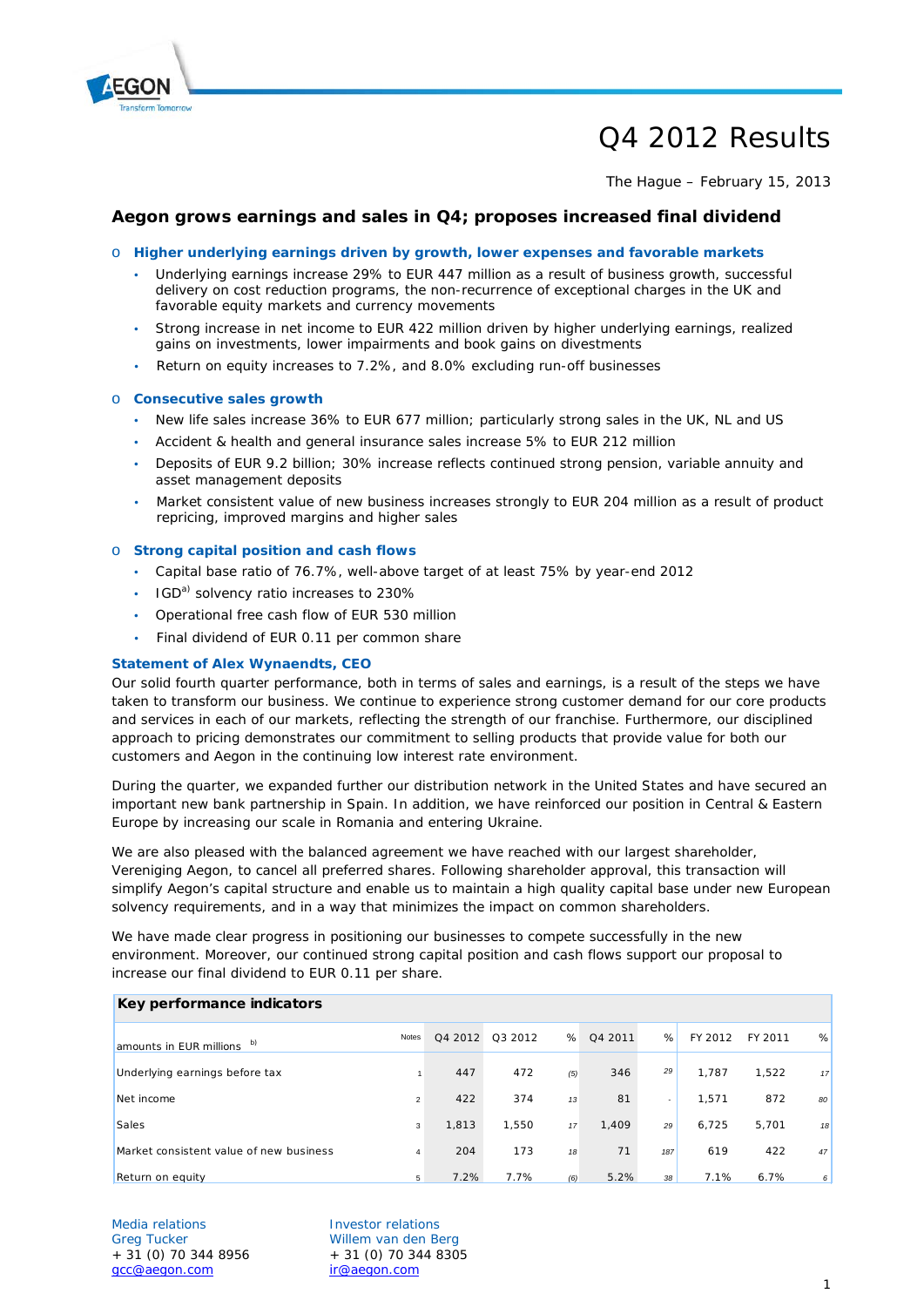

# STRATEGIC HIGHLIGHTS

- o **Aegon forms strategic partnership with Banco Santander in Spain; ends JV with Unnim**
- o **Position in Central & Eastern Europe strengthened with acquisitions in Romania and Ukraine**

## **Aegon's ambition**

At Aegon's latest analyst & investor conference in December 2012, management highlighted the progress underway in delivering on its strategic priorities and detailed actions underway in Aegon's largest market, the United States, to capture opportunities while delivering sustainable, profitable growth, consistent with Aegon's strict risk-return requirements. Aegon's operations in the United States - which now all operate under the Transamerica brand - are pursuing growth by focusing on the core markets of life and supplemental health insurance, pensions and at-retirement solutions through product innovation, expanding distribution and differentiated customer service.

Aegon's aim to be a leader in all of its chosen markets by 2015 is supported by four strategic objectives: Optimize portfolio, Enhance customer loyalty, Deliver operational excellence and Empower employees. These key objectives have been embedded in all Aegon businesses. They provide the strategic framework for the company's ambition to become the most-recommended life insurance and pension provider by customers and business partners, as well as the mostpreferred employer in the sector.

Continued economic uncertainty has increased the opportunities for Aegon in pursuing its clear purpose of helping people take responsibility for their financial future. To capture these opportunities, Aegon will accelerate the development of new business models by investing in innovative, technology-driven distribution channels, to connect better and more frequently with customers, improve service levels and increase retention rates. Aegon's accelerated investments in technology will also better support intermediaries to adapt to the changing distribution environment.

In recent years, Aegon has implemented a broad restructuring program to sharpen its focus on its core lines of business, significantly reduce its overall cost base, and create greater efficiencies across the organization. A further demonstration of Aegon's more disciplined focus has been a better balance between spread-based and fee-generating business, a substantially improved risk-return profile and an improved capital base ratio.

## **Optimize portfolio**

Aegon has reached an agreement to exit its life, health and pension joint venture with Unnim Banc and sell its 50% stake to Unnim for a total consideration of EUR 353 million. The sale is expected to result in a book gain of approximately EUR 105 million before tax. It is anticipated that the transaction will close during the second quarter of 2013. Aegon's share in underlying earnings before tax of the joint venture totaled EUR 20 million in 2012.

This anticipated divestment by Aegon is a consequence of the consolidation underway within the Spanish banking sector. However, Aegon maintains a long-term commitment to Spain and has recently reinforced its market position with an exclusive 25-year strategic partnership with Banco Santander, Spain's largest financial group, to distribute life and general insurance products through its extensive network of over 4,600 bank branches. The long-term alliance provides access to a potential client base of 12 million individuals across the country. Under the terms of the agreement, Aegon will acquire a 51% stake in both a life insurance company as well as in a non-life insurance company for a consideration of EUR 220 million. Depending on the performance of the partnership, Aegon may pay an additional amount after five years. Furthermore, Aegon Spain will provide the back-office services to the joint venture companies.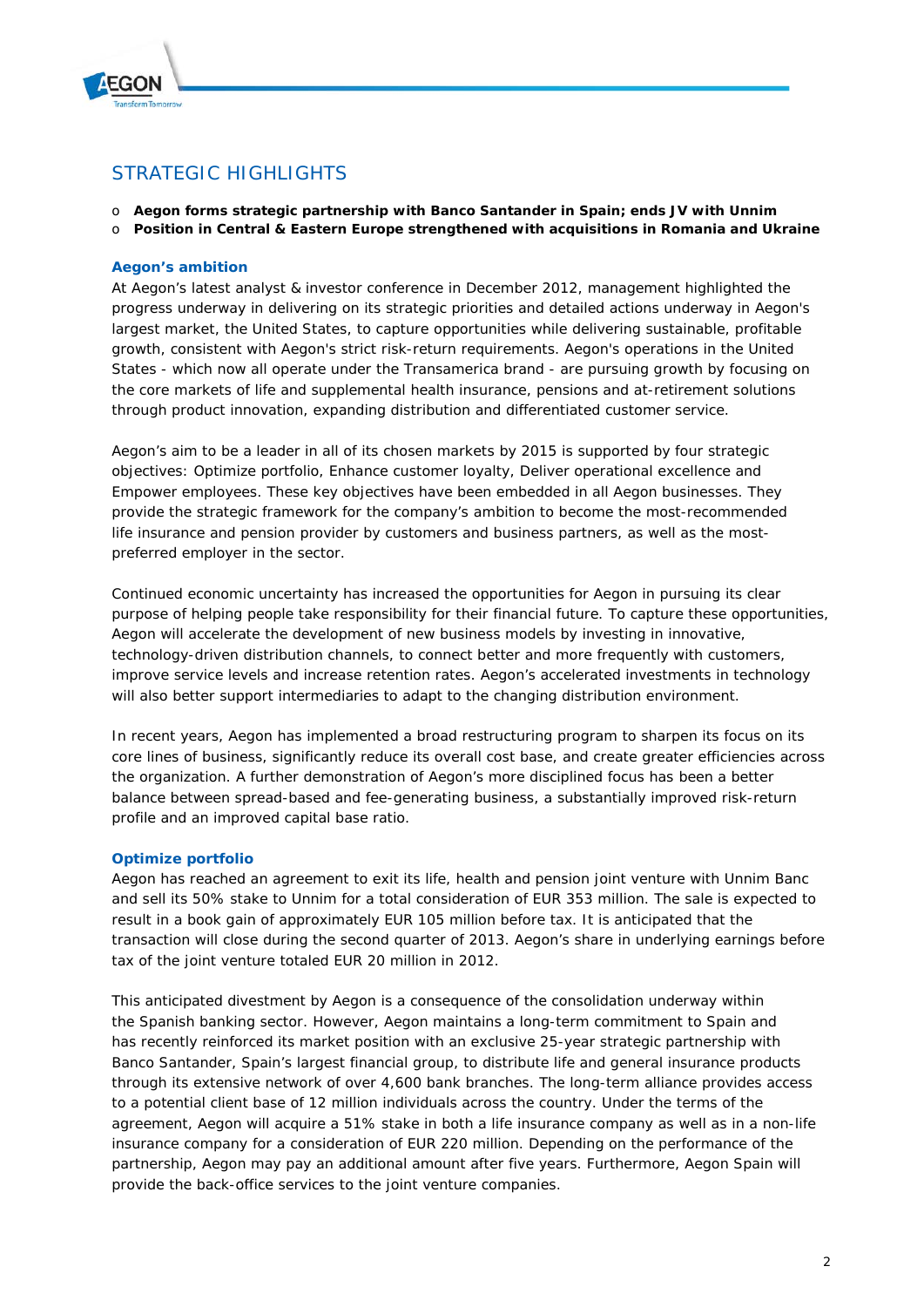

In Central & Eastern Europe, Aegon recently announced two transactions to further strengthen its position in this developing region. In December 2012, Aegon acquired Fidem Life, the fifth largest life insurance company in Ukraine. The transaction was closed on February 8, 2013. Last month, Aegon announced to take over Eureko's life insurance and pension business in Romania and to integrate it within Aegon's existing operations. Following the transaction, Aegon will become the country's third largest pension provider and a top ten provider of life insurance products. The transaction is expected to close in the second half of 2013, pending regulatory approval. Aegon has been active in Central & Eastern Europe since 1992 and now has operations in Hungary, Poland, the Czech Republic, Slovakia, Romania, Turkey and Ukraine.

## **Deliver operational excellence**

Aegon has made a strong commitment to improving its performance as measured by factors other than purely financial. Consequently, Aegon has achieved "silver class" status in RobecoSAM's Sustainability Yearbook. Aegon's silver-class listing is based on its score in the RobecoSAM's annual Corporate Sustainability Assessment, part of the Dow Jones' 2012 Sustainability Index (DJSI). Companies within the silver class must score within a range of 1-5 percent from the score of the sector's sustainability leader. Aegon showed significant improvement in performance, keeping its presence in the DJSI World Index and has again been included in the more strenuous DJSI Europe Index. The ranking can be attributed mainly to strong gains in brand management, environmental risk detection, financial inclusion, human capital development, and talent attraction and retention.

Aegon continues to make substantial progress in improving efficiency. In the Netherlands, Aegon is on track to reduce operating expenses by EUR 100 million, compared to the cost base for 2010. The cost savings aim to offset pressure on underlying earnings. Up to and including the fourth quarter, Aegon has implemented costs savings of EUR 89 million.

## **Enhance customer loyalty**

A key element of Aegon's strategy is to get closer to its end-customers by an increased utilization of technology and investment in innovative capabilities to address customer needs at every stage of the life cycle. At the heart of this approach is Aegon's determination to shorten the distance between the company and its customers, provide the possibility of interaction with greater ease and regularity, and better utilize the knowledge about customers and their potential needs which the company possesses. Pursuing innovation and employing technology to a much greater degree are essential to Aegon's ability to enhance customer loyalty. Aegon further seeks to provide greater clarity and understanding about the products and services it provides, while working to create a distinctive customer experience through enhanced service. Increasingly, individuals are exploring financial services and insurance-related products online and possess greater knowledge about how certain products and services will address their needs. Aegon has recently launched online sites to enable customers to actually purchase products via the internet – or be referred to advisors - in the United States and China. Aegon is also leveraging digital technology in Turkey to enable intermediaries to have high-quality customer conversations, and in Hungary, its recently launched mobile application was designated for a top industry award.

Putting the customer first is central to Aegon's refreshed strategy and longer-term ambitions. Management within all business units are fully aligned and incentivized to create the culture within Aegon that fully demonstrates this shared focus, and to measure customer satisfaction on a consistent basis.

Following 'The Changing Face of Retirement' survey, which studied retirement readiness across Europe and the United States, Aegon has recently released a supplemental report on aging trends within Japan. The Japanese have traditionally been recognized for their high savings rates, however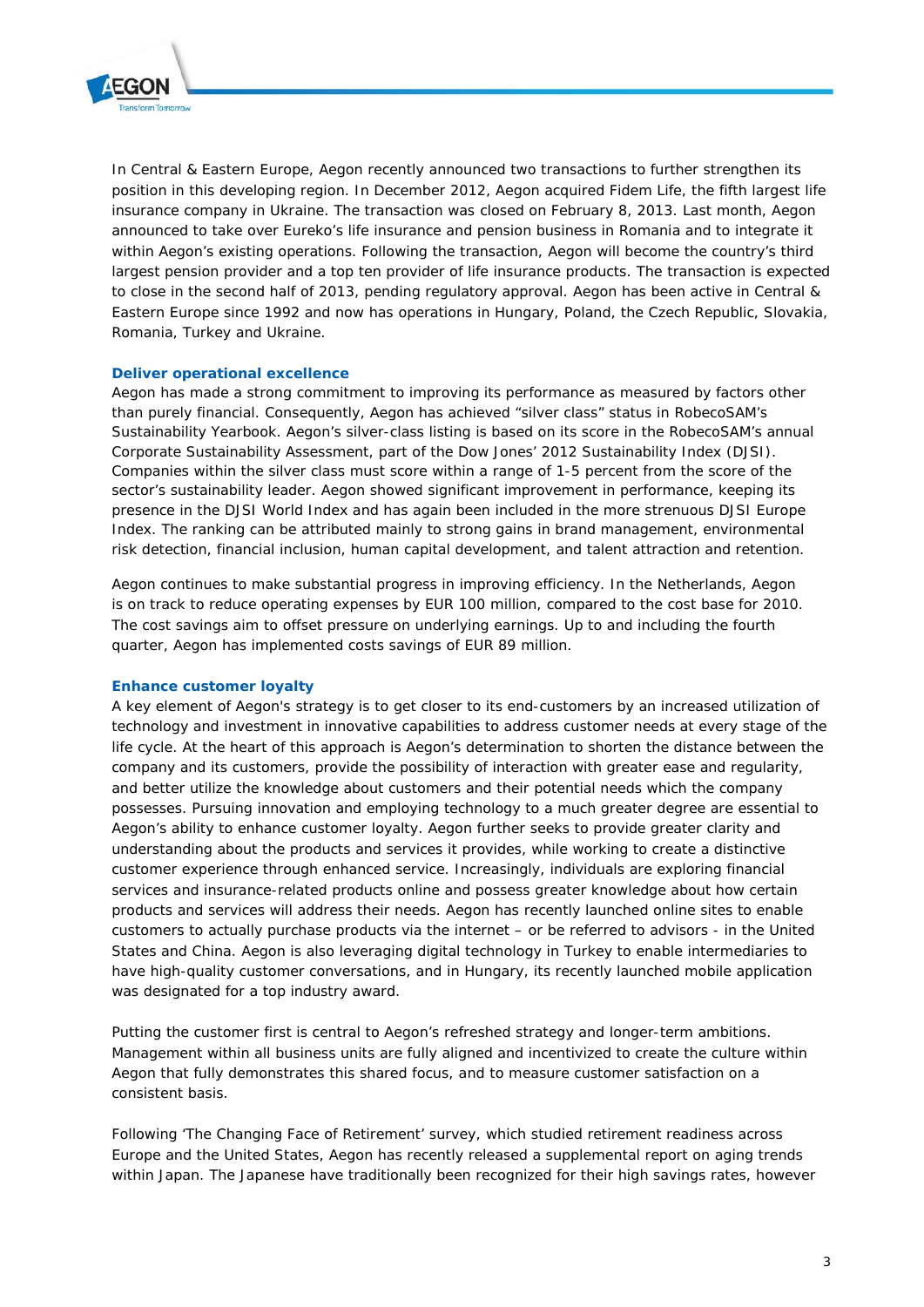

this trend has changed since the mid-1990s. Aegon's study has revealed that the decline in Japan's saving rates has been so stark that household savings behavior now lags behind other countries surveyed. Although individuals do acknowledge the importance of planning for retirement, only 2% feel they are saving enough. Aegon, with its partner Sony Life, provides annuity products in Japan to serve the increasing need for retirement solutions. During 2012, Aegon Sony Life substantially increased its sales as it expanded its distribution reach by adding new bank partners and further leveraged on Sony Life's network of over 4,000 professional agents.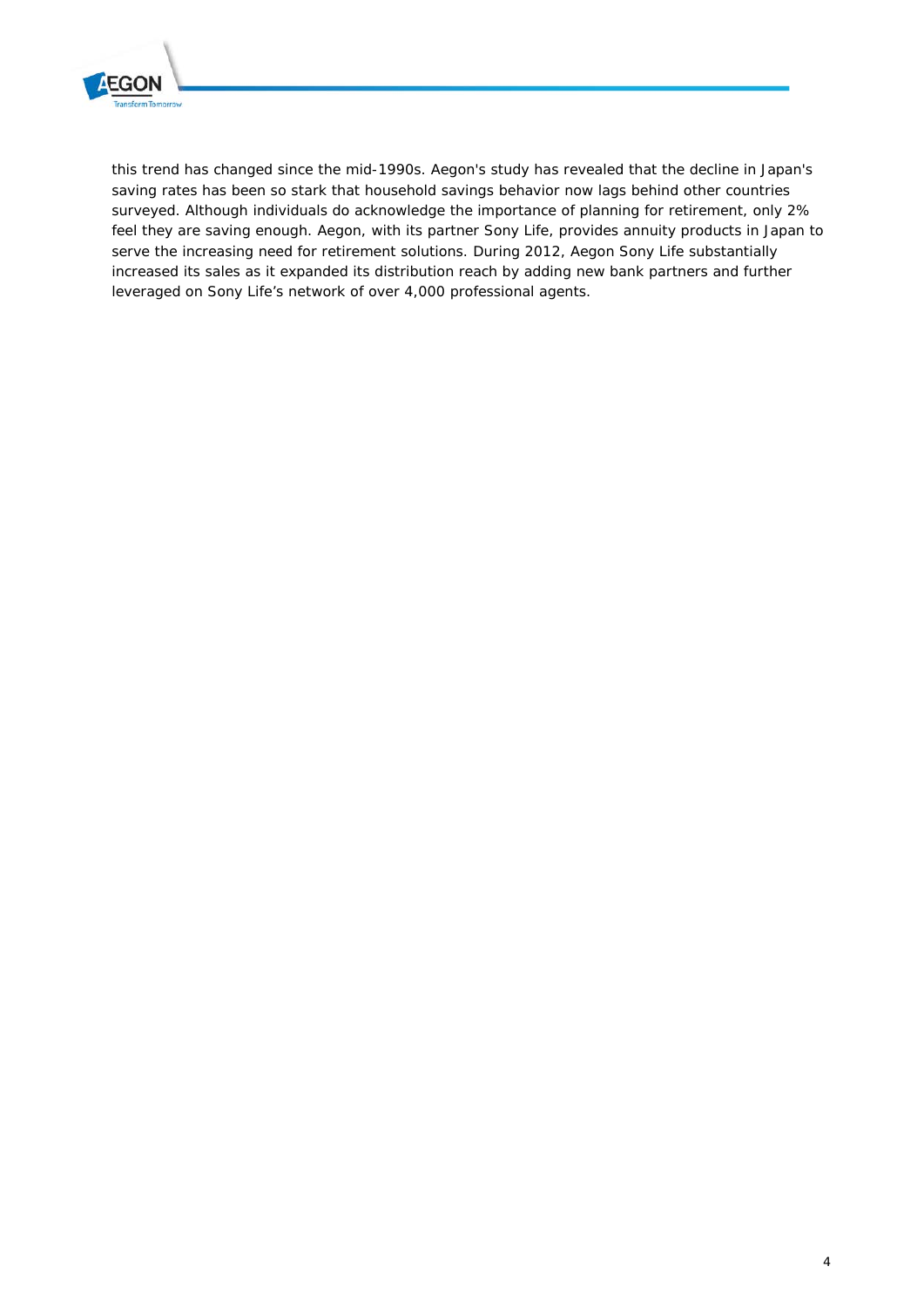

# **Financial overview c)**

| <b>EUR</b> millions<br>Notes                         | Q4 2012         | Q3 2012    | %                          | Q4 2011      | %                        | FY 2012      | FY 2011      | %                        |
|------------------------------------------------------|-----------------|------------|----------------------------|--------------|--------------------------|--------------|--------------|--------------------------|
|                                                      |                 |            |                            |              |                          |              |              |                          |
| Underlying earnings before tax<br>Americas           | 342             | 344        |                            | 316          |                          | 1,317        | 1,273        |                          |
| The Netherlands                                      | 83              | 82         | (1)<br>$\pmb{\mathcal{I}}$ | 75           | 8<br>11                  | 315          | 298          | 3<br>6                   |
| United Kingdom                                       | 25              | 26         | (4)                        | (26)         |                          | 105          | 5            |                          |
| New markets                                          | 52              | 70         | (26)                       | 65           | (20)                     | 274          | 249          | 10                       |
| Holding and other                                    | (55)            | (50)       | (10)                       | (84)         | 35                       | (224)        | (303)        | 26                       |
| Underlying earnings before tax                       | 447             | 472        | (5)                        | 346          | 29                       | 1,787        | 1,522        | 17                       |
|                                                      |                 |            |                            |              |                          |              |              |                          |
| Fair value items                                     | (79)            | (126)      | 37                         | (20)         |                          | 52           | (416)        |                          |
| Realized gains / (losses) on investments             | 149             | 128        | 16                         | 49           |                          | 407          | 446          | (9)                      |
| Impairment charges                                   | (58)            | (35)       | (66)                       | (94)         | 38                       | (176)        | (388)        | 55                       |
| Other income / (charges)                             | 106             | 3          | ÷.                         | (194)        |                          | (162)        | (267)        | 39                       |
| Run-off businesses                                   | (14)            | 12         |                            | $\mathbf{1}$ |                          | 2            | 28           | (93)                     |
| Income before tax                                    | 551             | 454        | 21                         | 88           | $\overline{a}$           | 1,910        | 925          | 106                      |
| Income tax                                           | (129)           | (80)       | (61)                       | (7)          | ٠                        | (339)        | (53)         |                          |
| Net income                                           | 422             | 374        | 13                         | 81           | $\overline{a}$           | 1,571        | 872          | 80                       |
| Net income / (loss) attributable to:                 |                 |            |                            |              |                          |              |              |                          |
| Equity holders of Aegon N.V.                         | 422             | 373        | 13                         | 79           |                          | 1,570        | 869          | 81                       |
| Non-controlling interests                            |                 | 1          |                            | 2            | $\overline{\phantom{a}}$ | $\mathbf{1}$ | 3            | (67)                     |
|                                                      |                 |            |                            |              |                          |              |              |                          |
| Net underlying earnings                              | 348             | 369        | (6)                        | 253          | 38                       | 1,382        | 1,233        | 12                       |
|                                                      |                 |            |                            |              |                          |              |              |                          |
| Commissions and expenses                             | 1,478           | 1,382      | $\overline{7}$             | 1,684        | (12)                     | 5,829        | 6,272        | (7)                      |
| of which operating expenses                          | 848<br>11       | 798        | 6                          | 872          | (3)                      | 3,241        | 3,442        | (6)                      |
| <b>New life sales</b>                                |                 |            |                            |              |                          |              |              |                          |
| Life single premiums                                 | 2,058           | 1,125      | 83                         | 1,876        | 10                       | 5,411        | 5,864        | (8)                      |
| Life recurring premiums annualized                   | 471             | 293        | 61                         | 311          | 51                       | 1,414        | 1,249        | 13                       |
| Total recurring plus 1/10 single                     | 677             | 405        | 67                         | 498          | 36                       | 1,955        | 1,835        | 7                        |
|                                                      |                 |            |                            |              |                          |              |              |                          |
| <b>New life sales</b>                                |                 |            |                            |              |                          |              |              |                          |
| Americas                                             | 148<br>12       | 126        | 17                         | 109          | 36                       | 520          | 418          | 24                       |
| The Netherlands                                      | 166             | 25         | ÷,                         | 117          | 42                       | 246          | 254          | (3)                      |
| United Kingdom                                       | 306             | 206        | 49                         | 189          | 62                       | 936          | 852          | 10                       |
| New markets<br>Total recurring plus 1/10 single      | 57<br>12<br>677 | 48<br>405  | 19<br>67                   | 83<br>498    | (31)<br>36               | 253<br>1,955 | 311<br>1,835 | (19)<br>$\overline{7}$   |
|                                                      |                 |            |                            |              |                          |              |              |                          |
| New premium production accident and health insurance | 196             | 190        | 3                          | 188          | $\boldsymbol{4}$         | 768          | 645          | 19                       |
| New premium production general insurance             | 16              | 12         | 33                         | 13           | 23                       | 55           | 52           | 6                        |
|                                                      |                 |            |                            |              |                          |              |              |                          |
| Gross deposits (on and off balance)                  |                 |            |                            |              |                          |              |              |                          |
| Americas                                             | 6,615<br>12     | 6,391      | $\overline{4}$             | 5,009        | 32                       | 27,042       | 23,028       | 17                       |
| The Netherlands                                      | 282             | 275        | $\sqrt{3}$                 | 560<br>9     | (50)                     | 1,484        | 2,048        | (28)                     |
| <b>United Kingdom</b><br>New markets                 | 15<br>2,334     | 5<br>2,755 | 200                        | 1,522        | 67                       | 37<br>10,909 | 56<br>6,556  | (34)                     |
| <b>Total gross deposits</b>                          | 12<br>9,246     | 9,426      | (15)<br>(2)                | 7,100        | 53<br>30                 | 39,472       | 31,688       | 66<br>25                 |
|                                                      |                 |            |                            |              |                          |              |              |                          |
| Net deposits (on and off balance)                    |                 |            |                            |              |                          |              |              |                          |
| Americas                                             | 788<br>12       | 904        | (13)                       | (886)        | $\overline{\phantom{a}}$ | 3,491        | 2,147        | 63                       |
| The Netherlands                                      | (248)           | (480)      | 48                         | (160)        | (55)                     | (979)        | (334)        | (193)                    |
| United Kingdom                                       | 5               | (6)        | $\overline{\phantom{a}}$   | 1            |                          | (3)          | 18           |                          |
| New markets                                          | 446<br>12       | 1,208      | (63)                       | 108          |                          | 3,637        | (2, 596)     |                          |
| Total net deposits excluding run-off businesses      | 991             | 1,626      | (39)                       | (937)        | $\overline{\phantom{a}}$ | 6,146        | (765)        | $\overline{\phantom{a}}$ |
| Run-off businesses                                   | (601)           | (301)      | (100)                      | (611)        | $\overline{\mathbf{c}}$  | (2, 541)     | (3, 139)     | 19                       |
| <b>Total net deposits</b>                            | 390             | 1,325      | (71)                       | (1,548)      | $\overline{\phantom{a}}$ | 3,605        | (3,904)      | $\blacksquare$           |

| <b>Revenue-generating investments</b>       |          |           |        |
|---------------------------------------------|----------|-----------|--------|
|                                             | Dec. 31, | Sept. 30. |        |
|                                             | 2012     | 2012      | %      |
| Revenue-generating investments (total)      | 457,856  | 463,041   | (1)    |
| Investments general account                 | 146.234  | 147.955   | (1)    |
| Investments for account of policyholders    | 153,670  | 156.831   | (2)    |
| Off balance sheet investments third parties | 157,952  | 158.255   | $\sim$ |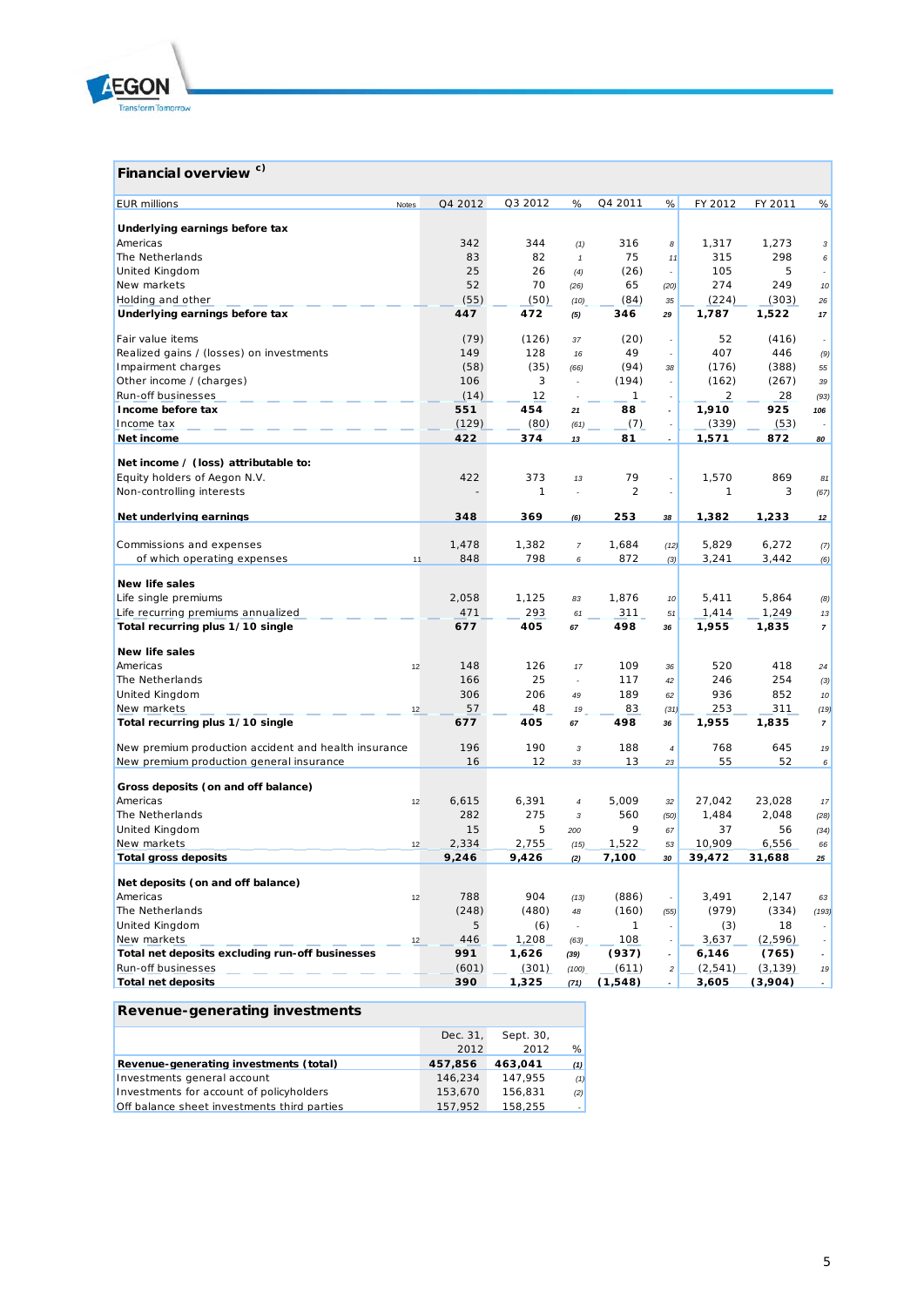

# OPERATIONAL HIGHLIGHTS

## **Underlying earnings before tax**

Aegon's underlying earnings before tax increased 29% to EUR 447 million in the fourth quarter of 2012. This is the result of business growth, a strong delivery on cost reduction programs, the non-recurrence of exceptional charges in the United Kingdom and favorable equity markets and currency movements.

Underlying earnings from the Americas rose to EUR 342 million. The 8% increase compared to the fourth quarter of 2011 is mainly due to growth of the business and favorable currency exchange rates.

In the Netherlands, underlying earnings increased 11% to EUR 83 million as higher earnings in Life & Savings more than offset lower earnings in Pensions and Non-life.

In the United Kingdom, underlying earnings increased to EUR 25 million. This strong improvement in earnings compared to the same period last year was driven by the non-recurrence of exceptional charges and the successful implementation of the cost reduction program. Earnings were negatively impacted by adverse persistency following the implementation of the Retail Distribution Review and investments in new propositions in the pension business. It is expected that the effects of adverse persistency will continue in the first half of 2013.

Underlying earnings from New Markets decreased 20% to EUR 52 million. Higher earnings of Aegon Asset Management as a result of strong growth were more than offset by lower underlying earnings from Asia and Spain. Results in Spain were impacted by the divestment of the joint venture with Banca Cívica and results from Aegon's partnership with CAM are no longer included pending the exit from this joint venture.

Total holding costs decreased 35% to EUR 55 million. This is mainly the result of Aegon's Corporate Center expenses being charged, in part, to operating units as of the first quarter of 2012. These charges reflect the services and support provided to operating units by the Corporate Center and amounted to amounted to EUR 16 million in the fourth quarter of 2012. In addition, lower operating expenses also contributed to the decrease.

## **Net income**

Net income increased to EUR 422 million driven by higher underlying earnings, realized gains on investments and book gains on divestments, and lower impairments. These were only partly offset by lower results on fair value items and higher tax charges.

## **Fair value items**

The results from fair value items amounted to a loss of EUR 79 million. The loss was mainly driven by the holding company, which included the impact of lower credit spreads on the valuation of Aegon bonds and the negative effect on the fair value of swaps, as a result of unfavorable interest rates movements.

## **Realized gains on investments**

In the fourth quarter, realized gains on investments amounted to EUR 149 million and were the combined effect of trading as a result of asset liability management and normal activity in the investment portfolio in a low interest rate environment.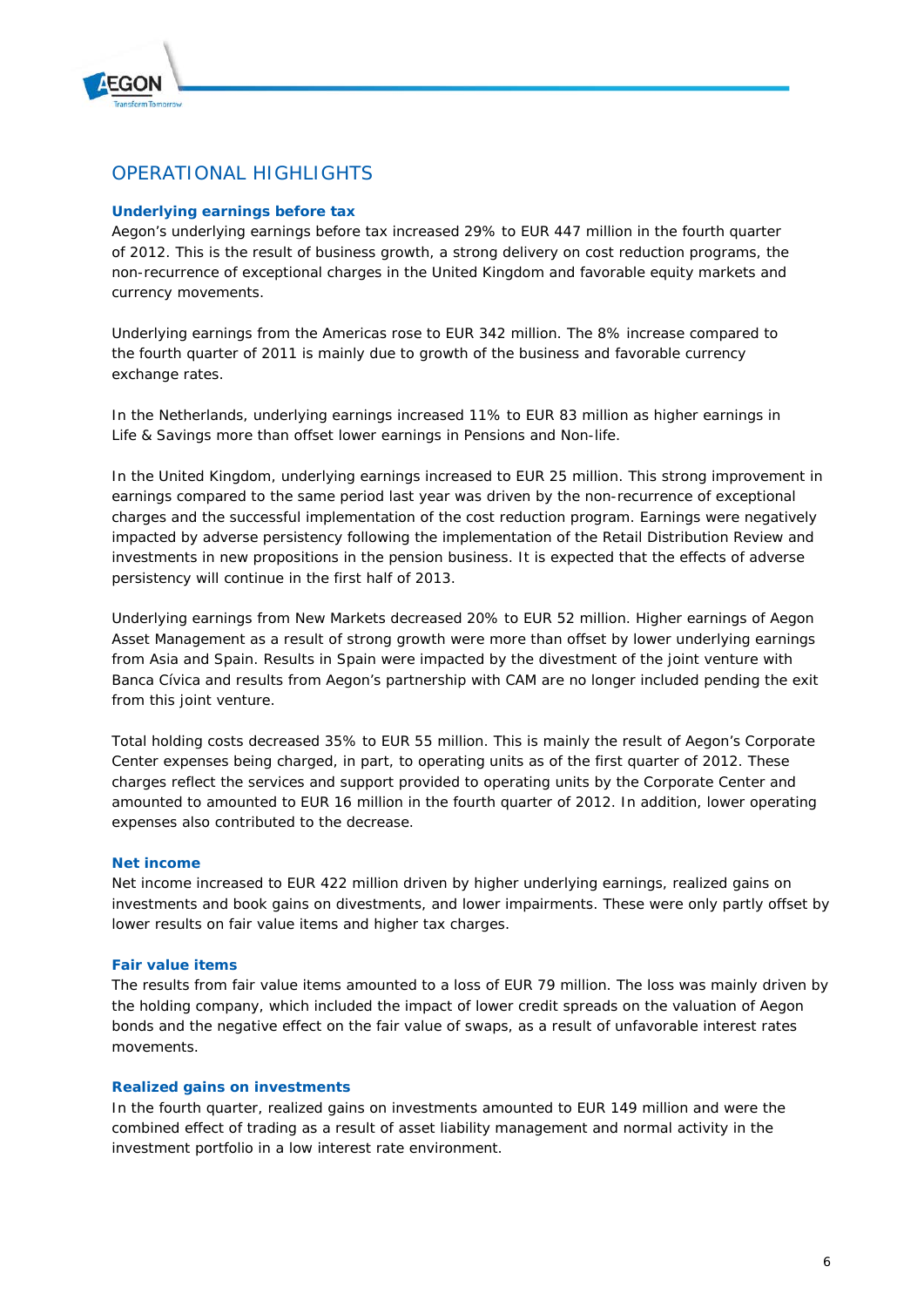

## **Impairment charges**

Impairments improved significantly compared to last year and amounted to EUR 58 million. In the Americas, impairments were primarily linked to one large mortgage loan in the United States, while in New Markets impairments were largely related to mortgage loans in Hungary.

## **Other income**

Other income amounted to EUR 106 million. Book gains on both the sale of Aegon's minority stake in Prisma Capital Partners (EUR 100 million) and the divestment of its 50% stake in a joint venture with Banca Cívica (EUR 35 million) were partly offset by a BOLI wrap charge in the United States (EUR 26 million).

## **Run-off businesses**

The results of run-off businesses amounted to a loss of EUR 14 million, which was primarily due to the reinsurance business. Aegon divested its life reinsurance business during 2011 through a reinsurance transaction and carries an intangible asset as a result. Increased transfers of clients from Aegon to Scor resulted in an acceleration of the amortization of the intangible asset during the quarter (EUR 18 million).

## **Income tax**

Income tax amounted to EUR 129 million in the fourth quarter, translating into an effective tax rate of 23%. The main drivers of the lower than nominal tax rate were tax exempt income in the Americas and the Netherlands, tax credits in the Americas and Central & Eastern Europe and the benefit of a future tax rate decrease in the United Kingdom.

## **Return on equity**

The increase in return on equity to 7.2% for the fourth quarter of 2012, was driven by the positive effect of growth in net underlying earnings partly offset by higher shareholders' equity excluding revaluation reserves. Return on equity for Aegon's ongoing businesses, excluding the run-off businesses, amounted to 8.0% over the same period.

## **Operating expenses**

In the fourth quarter, operating expenses decreased 3% to EUR 848 million mainly as a result of significant cost savings in the United Kingdom. On a comparable basis, total operating expenses also decreased 3% compared with the fourth quarter of 2011.

## **Sales**

Aegon's total sales increased substantially to EUR 1.8 billion. New life sales grew strongly in many markets, most notably in the Netherlands and the United Kingdom where higher pension production was driven by a strong market proposition and the introduction of the Retail Distribution Review respectively. In the Americas, the main drivers behind the increase were continued successful sales of indexed universal life products and the discontinuance of certain unprofitable universal life products which resulted in higher activity. Gross deposits remained strong for the variable annuity, retail mutual fund, retirement plan and asset management businesses.

## **Market consistent value of new business**

The market consistent value of new business increased to EUR 204 million as a result of a combination of higher volumes, product repricing in the United States, a higher contribution from mortgage and pension production in the Netherlands and improved margins in Central & Eastern Europe and Asia.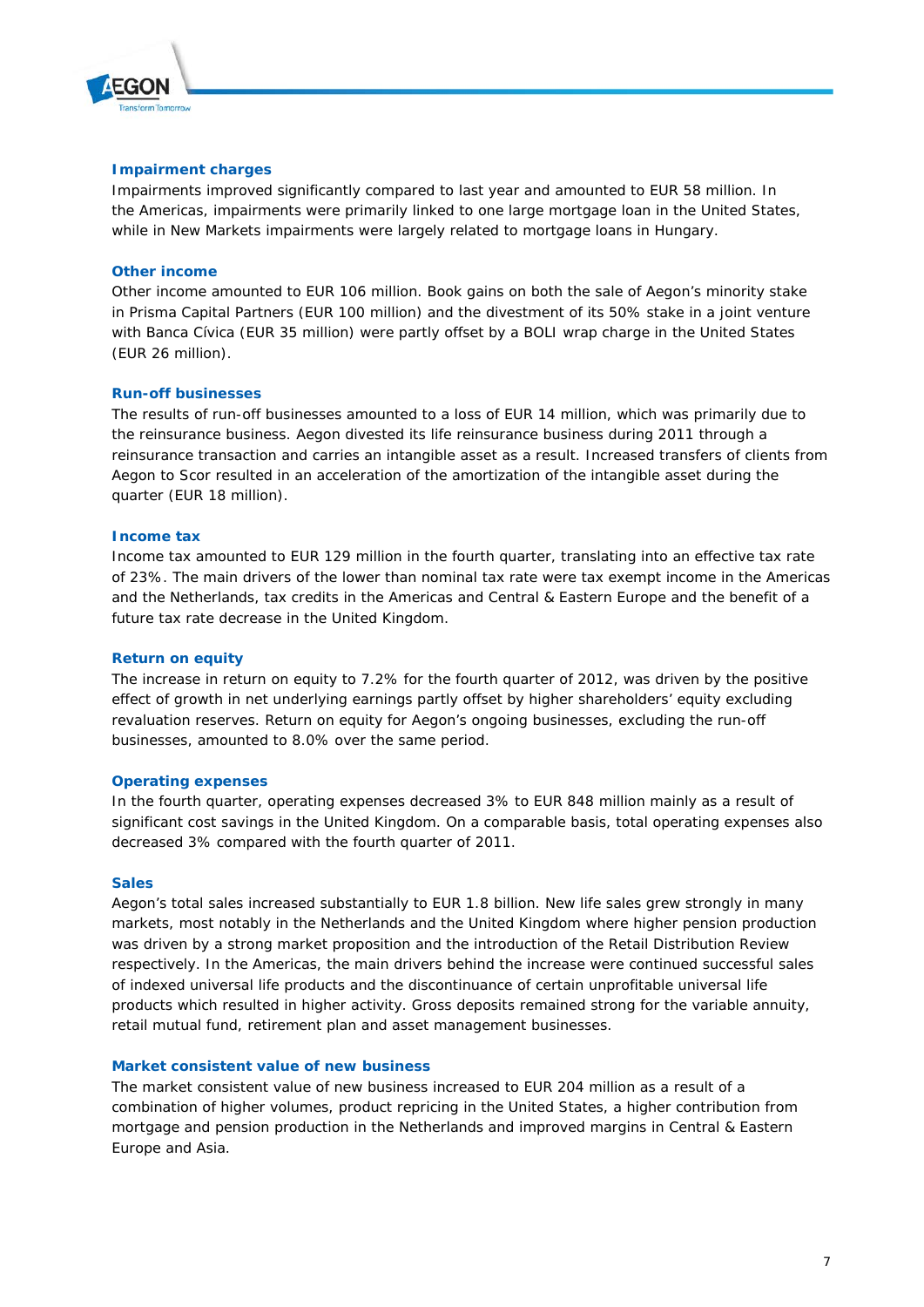

#### **Revenue-generating investments**

Revenue-generating investments declined 1% compared to the third quarter-end of 2012 to EUR 458 billion at December 31, 2012 as net inflows were more than offset by the effect of adverse currency movements.

#### **Capital management**

Aegon's core capital excluding revaluation reserves amounted to EUR 18.6 billion, equivalent to 76.7%<sup>6</sup> of the company's total capital base at December 31, 2012. This is well-above the company's capital base ratio target of at least 75% by the end of 2012 as agreed with the European Commission.

Shareholders' equity increased to EUR 24.7 billion, mainly as a result of fourth quarters' net income. The revaluation reserves increased slightly during the fourth quarter to EUR 6.1 billion, mainly a reflection of lower credit spreads partly offset by slightly higher interest rates. Shareholders' equity per common share, excluding preference capital and revaluation reserves, amounted to EUR 8.47 at December 31, 2012.

In the fourth quarter, excess capital in the holding increased to EUR 2.0 billion as dividends received from business units were partly offset by interest payments and operational expenses. During 2012, Aegon aimed to maintain excess capital at the holding of at least EUR 750 million.

At December 31, 2012, Aegon's Insurance Group Directive (IGD) ratio amounted to 230%, an increase from the level of 222% at the end of the third quarter. Measured on a local solvency basis, the Risk Based Capital (RBC) ratio in the United States increased to ~495%. This was mainly the result of strong net income in the quarter partly offset by dividends paid to the holding company. The IGD ratio in the Netherlands remained stable at ~250%, while the Pillar I ratio in the United Kingdom increased to ~140% at the end of the fourth quarter of 2012.

## **Cash flows**

Operational free cash flows amounted to EUR 530 million. Excluding negative market impacts of EUR 89 million, the operational free cash flows amounted to EUR 619 million. Market impacts related mainly to interest rate movements. Operational free cash flows excluding market impacts were particularly strong during the quarter, primarily the effect of reserve releases and proceeds from divestments. Operational free cash flows represent the distributable earnings generated by the business units.

## **Final dividend 2012**

At the Annual General Meeting of Shareholders on May 15, 2013, the Supervisory Board will, absent unforeseen circumstances, propose a final dividend for 2012 of EUR 0.11 per common share. The final dividend will be paid in cash or stocks at the election of the shareholder. The value of the stock dividend will be approximately equal to the cash dividend.

If the proposed dividend is approved by shareholders, Aegon shares will be quoted ex-dividend on May 17, 2013. The record date for the dividend will be May 21, 2013. The election period will run from May 23 up to and including June 7, 2013. The stock fraction for the stock dividend will be based on the average price for the Aegon share on the Euronext Amsterdam stock exchange for the five trading days from June 3 through June 7, 2013. The dividend will be payable as of June 14, 2013.

## **Annual General Meeting of Shareholders**

The record date for attending and voting at the Annual General Meeting of Shareholders of Aegon N.V. is April 17, 2013. The agenda for this meeting will be published on April 3, 2013.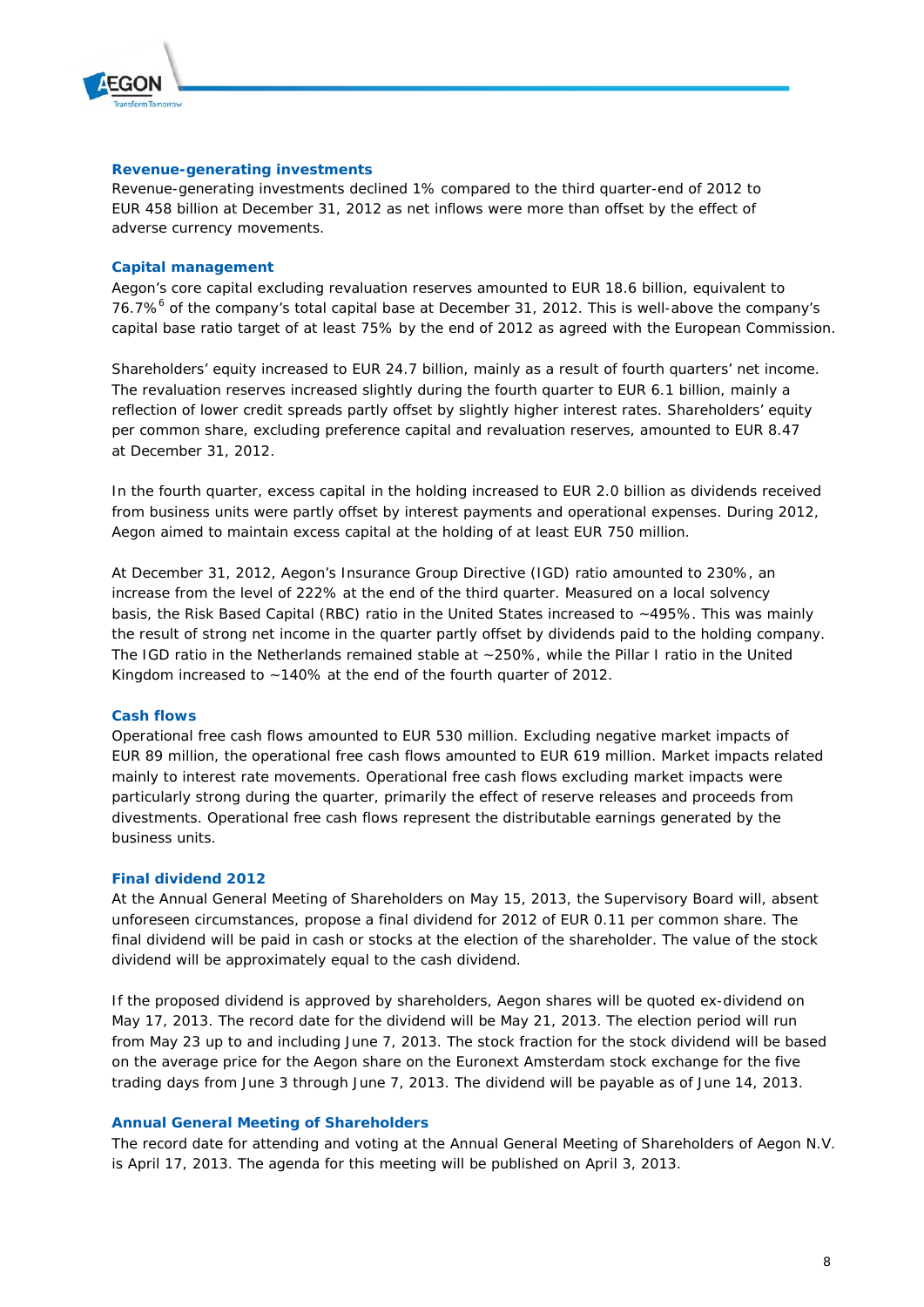

# APPENDIX I - Americas - The Netherlands - United Kingdom - New Markets

# **Financial overview, Q4 2012 geographically c)**

|                                                       |                      |      |         |            | Holding,<br>other    |       |
|-------------------------------------------------------|----------------------|------|---------|------------|----------------------|-------|
|                                                       |                      | The  | United  | <b>New</b> | activities &         |       |
| <b>EUR millions</b>                                   | Americas Netherlands |      | Kingdom |            | Markets eliminations | Total |
| Underlying earnings before tax by line of business    |                      |      |         |            |                      |       |
| Life                                                  | 128                  | 77   | 21      | 14         |                      | 240   |
| Individual savings and retirement products            | 147                  |      |         | (5)        |                      | 142   |
| Pensions                                              | 64                   | 7    | 4       | 3          |                      | 78    |
| Non-life                                              |                      | (4)  |         | 13         |                      | 9     |
| Distribution                                          |                      | 5    |         |            |                      | 5     |
| Asset Management                                      |                      |      |         | 24         |                      | 24    |
| Other                                                 |                      |      |         |            | (55)                 | (55)  |
| Share in underlying earnings before tax of associates | 3                    | (2)  |         | 3          |                      | 4     |
| Underlying earnings before tax                        | 342                  | 83   | 25      | 52         | (55)                 | 447   |
| Fair value items                                      | (16)                 | 6    | (11)    | 5          | (63)                 | (79)  |
| Realized gains / (losses) on investments              | 43                   | 70   | 36      |            |                      | 149   |
| Impairment charges                                    | (31)                 | (10) |         | (17)       |                      | (58)  |
| Other income / (charges)                              | (25)                 | (7)  | ٠       | 139        | (1)                  | 106   |
| <b>Run-off businesses</b>                             | (14)                 |      |         |            |                      | (14)  |
| Income before tax                                     | 299                  | 142  | 50      | 179        | (119)                | 551   |
| Income tax                                            | (60)                 | (26) | (13)    | (53)       | 23                   | (129) |
| Net income                                            | 239                  | 116  | 37      | 126        | (96)                 | 422   |
| Net underlying earnings                               | 258                  | 67   | 24      | 36         | (37)                 | 348   |

| Employee numbers                                            |          |           |
|-------------------------------------------------------------|----------|-----------|
|                                                             | Dec. 31, | Sept. 30, |
|                                                             | 2012     | 2012      |
| Employees excluding agents                                  | 21.560   | 21.706    |
| Agents                                                      | 2,847    | 2,959     |
| Total number of employees excluding Associates              | 24.407   | 24.665    |
| Aegon's share of employees (including agents) in Associates | 2,443    | 2,652     |
| <b>Total</b>                                                | 26,850   | 27,317    |

#### **Currencies**

Income statement items: average rate 1 EUR = USD 1.2849 (2011: USD 1.3909). Income statement items: average rate 1 EUR = GBP 0.8103 (2011: GBP 0.8667). Balance sheet items: closing rate 1 EUR = USD 1.3184 (2011: USD 1.2982). Balance sheet items: closing rate 1 EUR = GBP 0.8111 (2011: GBP 0.8353).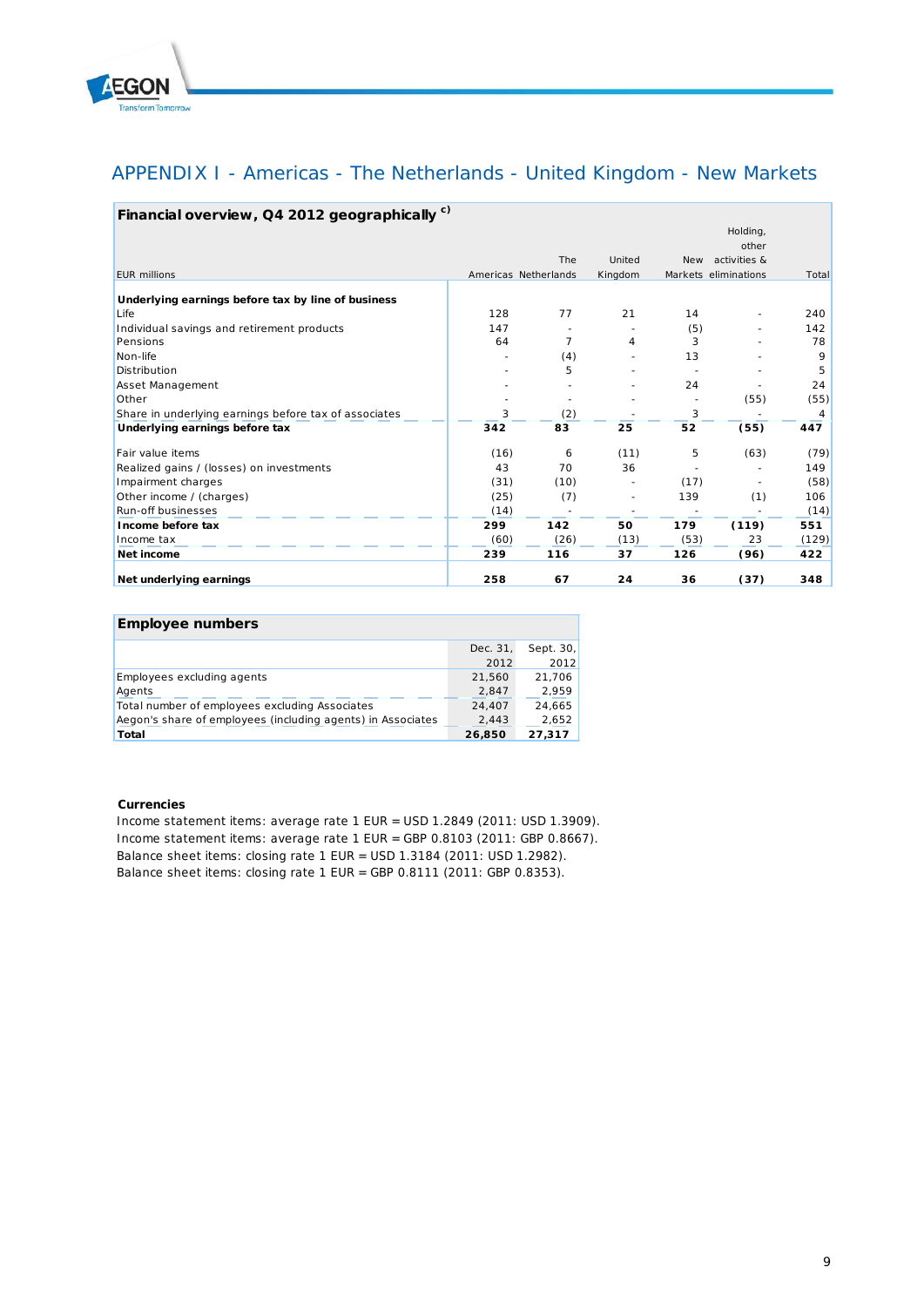

# AMERICAS

- o **Underlying earnings before tax increase 4% to USD 443 million**
- o **Net income increases to USD 309 million, mainly the result of lower impairments, higher realized gains and improved results from fair value items**
- o **Sales of life insurance up 29% to USD 191 million, partly driven by strong indexed universal life sales**
- o **Gross deposits of USD 8.6 billion driven by continued strong pension, variable annuity and retail mutual fund deposits**

## **Underlying earnings before tax**

Underlying earnings from the Americas in the fourth quarter 2012 amounted to USD 443 million. The positive effect of growth of the business was partly offset by USD 11 million higher performance related employee expenses and an increase of USD 13 million in employee benefit expenses.

- Life & Protection earnings increased by 8% to USD 166 million which is mainly the result of the non-recurrence of a one-time item in the comparable quarter of 2011. Excluding this effect, earnings were lower than in the fourth quarter of 2011, resulting from higher performance related employee expenses and the loss of earnings related to a capital management transaction executed in the third quarter of 2012.
- Earnings from Individual Savings & Retirement amounted to USD 181 million. Variable annuities earnings declined to USD 110 million as higher fee income from higher account balances was offset by lower non-recurring gains. Results in the fourth quarter included a one-time benefit of USD 20 million from the product design change related to an underlying fund volatility control feature. Fixed annuity earnings increased to USD 64 million, as lower account balances were offset by higher spreads. Earnings from retail mutual funds increased to USD 7 million, resulting from higher account balances.
- Employer Solutions & Pensions earnings remained stable at USD 83 million, as the positive effect of higher average account balances was offset by higher performance related expenses, hedging costs for stable value solutions and a one-time USD 4 million charge related to the transfer of Transamerica Employee Benefits to Life & Protection.
- Earnings from Canada increased to USD 9 million. Latin America earnings amounted to USD 4 million.

## **Net income**

Net income from Aegon's businesses in the Americas increased strongly to USD 309 million in the fourth quarter. The main drivers were higher underlying earnings, lower impairments, better results from fair value items, and higher realized gains.

Results from fair value items improved strongly to USD (22) million for the quarter. Alternative asset performance was USD 28 million above the expected return, driven by higher returns from private equity. In addition, positive revaluations on real estate amounted to USD 54 million. The macro hedge loss of USD 105 million reflected the continued low interest rate environment, as well as increased hedging for tail risks initiated during the fourth quarter.

Gains on investments of USD 57 million were realized as a result of normal trading activity. Net impairments amounted to USD 40 million, and were mainly caused by a large commercial mortgage loan. Recoveries in the fourth quarter amounted to USD 16 million. Other income was USD (34) million, driven by a charge of USD 33 million for a BOLI wrap agreement.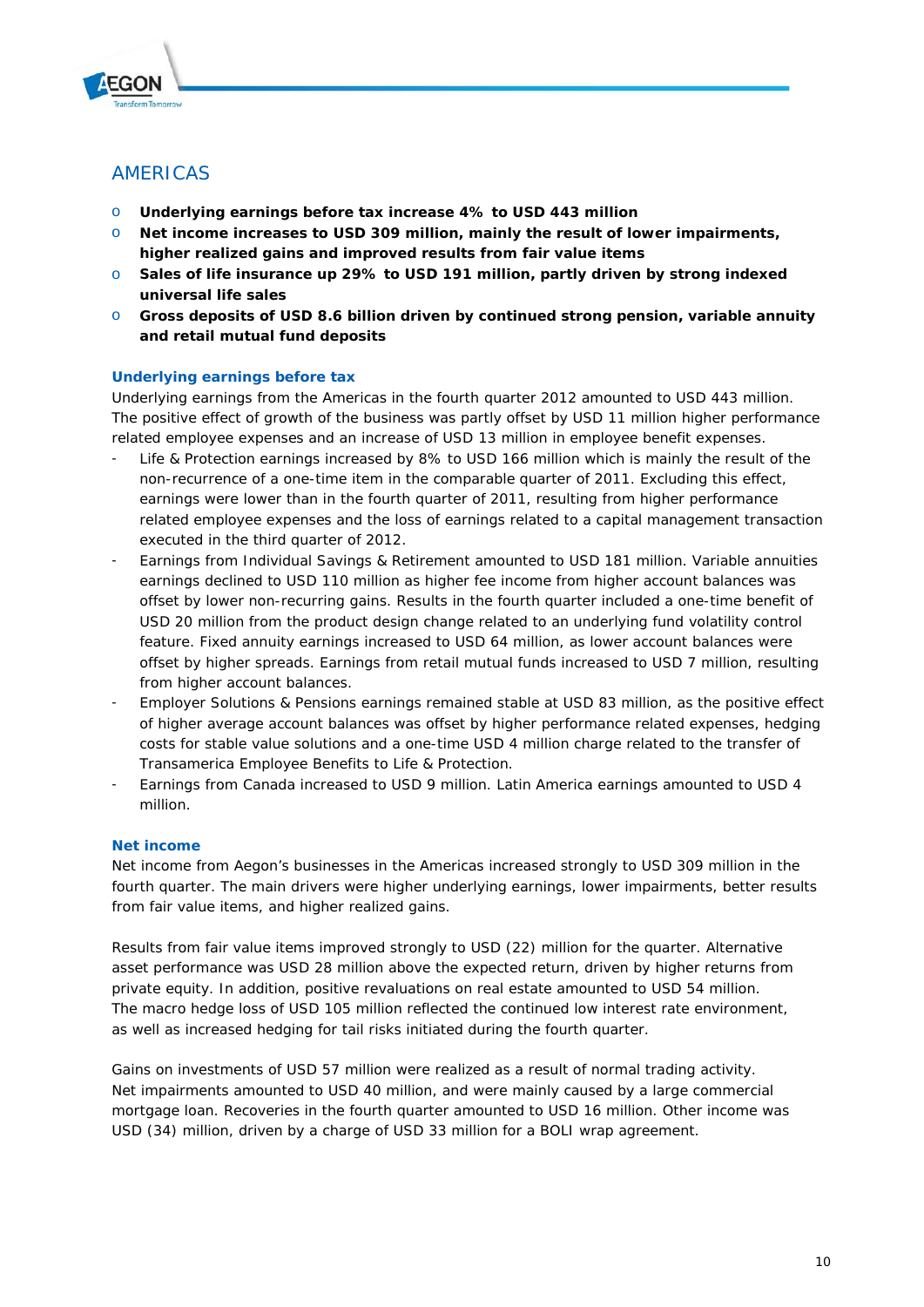

The results of run-off businesses amounted to a loss of USD 17 million driven by the acceleration of the amortization of the pre-paid cost of reinsurance asset, related to higher than originally anticipated transfers of clients from Aegon to Scor during the quarter.

## **Return on capital**

In the fourth quarter 2012, the return on average capital, excluding revaluation reserves, invested in Aegon's business in the Americas amounted to 6.9%. Excluding the capital allocated to the run-off businesses, the return on capital in the Americas would amount to 8.2%. Return on capital of Aegon's businesses excludes the benefit of leverage at the holding.

## **Operating expenses**

Operating expenses increased 4% to USD 502 million, as higher performance related employee expenses, an increase in employee benefit expenses and costs to support growth were only partly offset by cost savings.

## **Sales**

New life sales increased 29% to USD 191 million, primarily driven by strong indexed universal life sales as distribution expanded into the brokerage channel last year and higher sales in anticipation of withdrawal of the universal life secondary guarantee single life product. New premium production for accident & health insurance amounted to USD 230 million, down 1%, as some non-profitable distribution relationships were terminated.

Gross deposits amounted to USD 8.6 billion. Gross deposits in variable annuities, retail mutual funds, retirement plans and stable value solutions were all higher than in the fourth quarter of 2011. Variable annuities gross deposits increased 3%, despite product re-pricing in December 2011 and September 2012. Higher retirement plan deposits were driven by successful efforts to increase inflows from the existing client base through higher contributions and larger participation count.

Net deposits, excluding run-off businesses, increased to a net inflow of USD 1.0 billion in the fourth quarter. Aegon's core growth areas of variable annuities and pensions recorded net inflows of USD 0.4 billion and USD 1.7 billion, respectively. Retail mutual fund net flows improved to USD 0.1 billion driven by the addition of fixed income fund selections. Net deposits in stable value solutions remained negative at USD 0.3 billion as stable value assets are targeted to be maintained at current levels. Aegon is de-emphasizing sales of fixed annuities as part of a strategic repositioning and therefore incurred net outflows of USD 0.7 billion in the fourth quarter.

## **Market consistent value of new business**

As interest rates remain at low levels, Aegon has actively repriced and withdrawn certain products and slowed down sales of unprofitable business in order to meet its return targets. As a result, the market consistent value of new business increased to USD 82 million in the fourth quarter 2012, driven by improvements in all lines of business. The discontinued universal life secondary guarantee single life product had a negative impact on the market consistent value of new business in the fourth quarter and has been replaced with a product with better return characteristics.

## **Revenue-generating investments**

Revenue-generating investments amounted to USD 334 billion at December 31, 2012, stable compared with September 30, 2012. The increase of net inflows on assets backing pensions and variable annuities were slightly offset by a decrease in general account assets as a result of outflows from the run-off businesses and fixed annuities.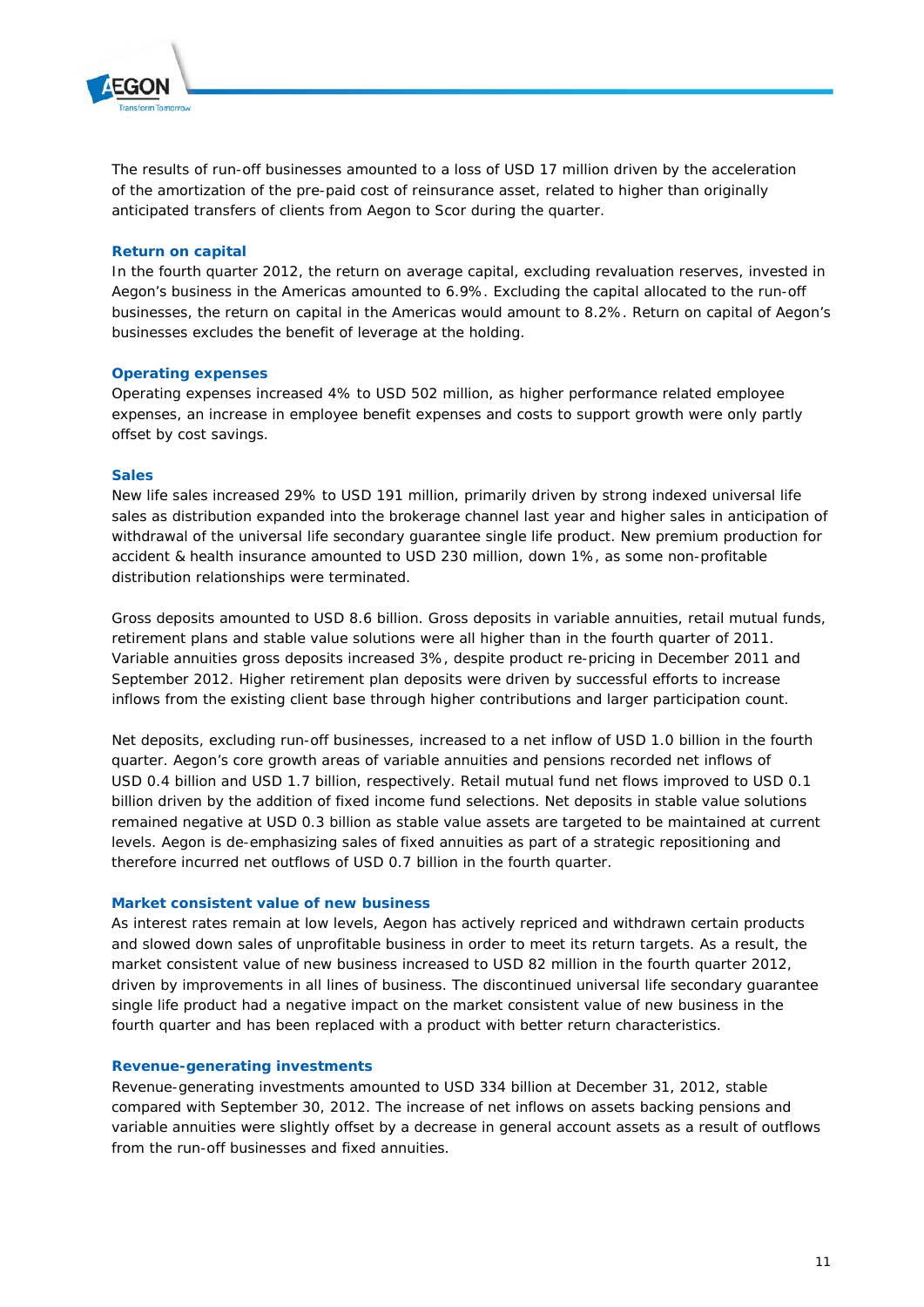

| Americas <sup>c)</sup>                                                |                         |                          |                     |                         |                               |                  |                          |                                   |
|-----------------------------------------------------------------------|-------------------------|--------------------------|---------------------|-------------------------|-------------------------------|------------------|--------------------------|-----------------------------------|
| <b>USD millions</b><br>Notes                                          | Q4 2012                 | Q3 2012                  | %                   | Q4 2011                 | %                             | FY 2012          | FY 2011                  | %                                 |
| Underlying earnings before tax by line of business                    |                         |                          |                     |                         |                               |                  |                          |                                   |
| Life and protection                                                   | 166                     | 176                      | (6)                 | 154                     | 8                             | 647              | 727                      | (11)                              |
| <b>Fixed annuities</b>                                                | 64                      | 64                       | $\bar{\phantom{a}}$ | 58                      | 10                            | 253              | 286                      | (12)                              |
| Variable annuities                                                    | 110                     | 61                       | 80                  | 121                     | (9)                           | 352              | 358                      | (2)                               |
| Retail mutual funds                                                   | $\overline{7}$          | 6                        | 17                  | 5                       | 40                            | 22               | 22                       |                                   |
| Individual savings and retirement products                            | 181                     | 131                      | 38                  | 184                     | (2)                           | 627              | 666                      | (6)                               |
| Employer solutions & pensions                                         | 83                      | 115                      | (28)                | 83                      |                               | 366              | 326                      | $12\,$                            |
| Canada                                                                | 9                       | 6                        | 50                  | 4                       | 125                           | 40               | 51                       | (22)                              |
| Latin America                                                         | $\overline{4}$          | 3                        | 33                  | 1                       | ÷,                            | 12               | 1                        |                                   |
| Underlying earnings before tax                                        | 443                     | 431                      | 3                   | 426                     | 4                             | 1,692            | 1,771                    | (4)                               |
| Fair value items                                                      | (22)                    | (56)                     | 61                  | (189)                   | 88                            | (98)             | (663)                    | 85                                |
| Realized gains / (losses) on investments                              | 57                      | 86                       | (34)                | 7                       | $\overline{\phantom{a}}$      | 225              | 166                      | 36                                |
| Impairment charges                                                    | (40)                    | (22)                     | (82)                | (87)                    | 54                            | (151)            | (349)                    | 57                                |
| Other income / (charges)                                              | (34)                    | $\overline{\phantom{a}}$ | $\bar{z}$           | (50)                    | 32                            | (37)             | (49)                     | 24                                |
| Run- off businesses                                                   | (17)                    | 15                       |                     | 1                       | $\overline{\phantom{a}}$      | 3                | 39                       | (92)                              |
| Income before tax                                                     | 387                     | 454                      | (15)                | 108                     | $\overline{\phantom{a}}$      | 1,634            | 915                      | 79                                |
| Income tax                                                            | (78)                    | (88)                     | $11$                | 13                      | $\overline{\phantom{a}}$      | (318)            | (20)                     |                                   |
| Net income                                                            | 309                     | 366                      | (16)                | 121                     | 155                           | 1,316            | 895                      | 47                                |
| Net income / (loss) attributable to:                                  |                         |                          |                     |                         |                               |                  |                          |                                   |
| Equity holders of Aegon N.V.                                          | 309                     | 366                      | (16)                | 121                     | 155                           | 1,316            | (895)                    |                                   |
|                                                                       |                         |                          |                     |                         |                               |                  |                          |                                   |
| Net underlying earnings                                               | 335                     | 319                      | 5                   | 301                     | 11                            | 1,248            | 1,331                    | (6)                               |
| Commissions and expenses                                              | 1,104                   | 954                      | 16                  | 1,347                   | (18)                          | 4,341            | 4,941                    | (12)                              |
| of which operating expenses                                           | 502                     | 430                      | 17                  | 481                     | $\overline{\mathcal{L}}$      | 1,887            | 1,950                    | (3)                               |
| <b>New life sales</b><br>12                                           |                         |                          |                     |                         |                               |                  |                          |                                   |
| Life single premiums                                                  | 93                      | 56                       | 66                  | 43                      | 116                           | 276              | 240                      | 15                                |
| Life recurring premiums annualized                                    | 181                     | 153                      | 18                  | 144                     | 26                            | 640              | 558                      | 15                                |
| Total recurring plus 1/10 single                                      | 191                     | 158                      | 21                  | 148                     | 29                            | 668              | 582                      | 15                                |
|                                                                       |                         |                          |                     |                         |                               |                  |                          |                                   |
| Life & protection                                                     | 156                     | 126                      | 24                  | 116                     | 34                            | 532              | 442                      | 20                                |
| Employer solutions & pensions                                         | $\overline{7}$          | $\overline{7}$           |                     | 5                       | 40                            | 31               | 24                       | 29                                |
| Canada                                                                | 16<br>12                | 15<br>10                 | $\boldsymbol{7}$    | 15<br>12                | $\overline{7}$                | 60<br>45         | 65                       | (8)                               |
| Latin America                                                         | 191                     | 158                      | 20                  | 148                     | 29                            | 668              | 51<br>582                | (12)<br>15                        |
| Total recurring plus 1/10 single                                      |                         |                          | 21                  |                         |                               |                  |                          |                                   |
| New premium production accident and health insurance                  | 230                     | 219                      | 5                   | 233                     | (1)                           | 905              | 812                      | 11                                |
| Gross deposits (on and off balance) by line of business<br>12         |                         |                          |                     |                         |                               |                  |                          |                                   |
| Life & protection                                                     | 4                       | $\overline{2}$           | 100                 | 4                       |                               | 12               | 12                       |                                   |
| <b>Fixed annuities</b>                                                | 145                     | 58                       | 150                 | 72                      | 101                           | 371              | 313                      | 19                                |
| Variable annuities                                                    | 1,441                   | 1,391                    | $\overline{4}$      | 1,396                   | $\sqrt{3}$                    | 5,350            | 5,314                    | $\pmb{\mathcal{I}}$               |
| Retail mutual funds                                                   | 998                     | 873                      | 14                  | 627                     | 59                            | 3,437            | 2,785                    | 23                                |
| Individual savings & retirement products                              | 2,584                   | 2,322                    | 11                  | 2,095                   | 23                            | 9,158            | 8,412                    | $\boldsymbol{9}$                  |
| Employer solutions & pensions                                         | 5,948                   | 5,613                    | 6                   | 4,517                   | 32                            | 25,383           | 23,266                   | 9                                 |
| Canada                                                                | 37                      | 33                       | 12                  | 82                      | (55)                          | 177              | 335                      | (47)                              |
| Latin America<br><b>Total gross deposits</b>                          | $\overline{6}$<br>8,579 | $\overline{4}$<br>7,974  | 50<br>8             | $\overline{4}$<br>6,702 | 50<br>28                      | 17<br>34,747     | $\overline{4}$<br>32,029 | 8                                 |
|                                                                       |                         |                          |                     |                         |                               |                  |                          |                                   |
| Net deposits (on and off balance) by line of business<br>12           |                         |                          |                     |                         |                               |                  |                          |                                   |
| Life & protection                                                     | (9)                     | (8)                      | (13)                | (9)                     |                               | (37)             | (43)                     | 14                                |
| <b>Fixed annuities</b>                                                | (732)                   | (544)                    | (35)                | (752)                   | 3                             | (2, 511)         | (3,091)                  | 19                                |
| Variable annuities                                                    | 444                     | 476                      | (7)                 | 658                     | (33)                          | 1,732            | 1,838                    | (6)                               |
| Retail mutual funds                                                   | 112                     | 153                      | (27)                | (191)                   | $\overline{\phantom{a}}$      | 322              | (480)                    |                                   |
| Individual savings & retirement products                              | (176)                   | 85                       | $\sim$              | (285)                   | 38                            | (457)            | (1, 733)                 | 74                                |
| Employer solutions & pensions                                         | 1,317                   | 1,142                    | 15                  | (950)                   | $\overline{\phantom{a}}$      | 5,368            | 5,097                    | 5                                 |
| Canada                                                                | (114)                   | (90)                     | (27)                | (37)                    | ÷                             | (401)            | (339)                    | (18)                              |
| Latin America                                                         | 5                       | $\overline{2}$           | 150                 | 4                       | 25                            | 13               | 4                        |                                   |
| Total net deposits excluding run-off businesses<br>Run-off businesses | 1,023<br>(780)          | 1,131<br>(360)           | (10)<br>(117)       | (1, 277)<br>(812)       | $\overline{\phantom{a}}$<br>4 | 4,486<br>(3,265) | 2,986<br>(4,366)         | 50                                |
| <b>Total net deposits</b>                                             | 243                     | 771                      | (68)                | (2,089)                 |                               | 1,221            | (1, 380)                 | 25<br>$\mathcal{L}_{\mathcal{A}}$ |
|                                                                       |                         |                          |                     |                         |                               |                  |                          |                                   |

## **Revenue-generating investments**

|                                             | Dec. 31. | Sept. 30. |                          |
|---------------------------------------------|----------|-----------|--------------------------|
|                                             | 2012     | 2012      | %                        |
| Revenue-generating investments (total)      | 333,759  | 334,148   | $\overline{\phantom{a}}$ |
| Investments general account                 | 113,988  | 115.759   | (2)                      |
| Investments for account of policyholders    | 86.975   | 88.145    | (1)                      |
| Off balance sheet investments third parties | 132,796  | 130.244   | $\overline{c}$           |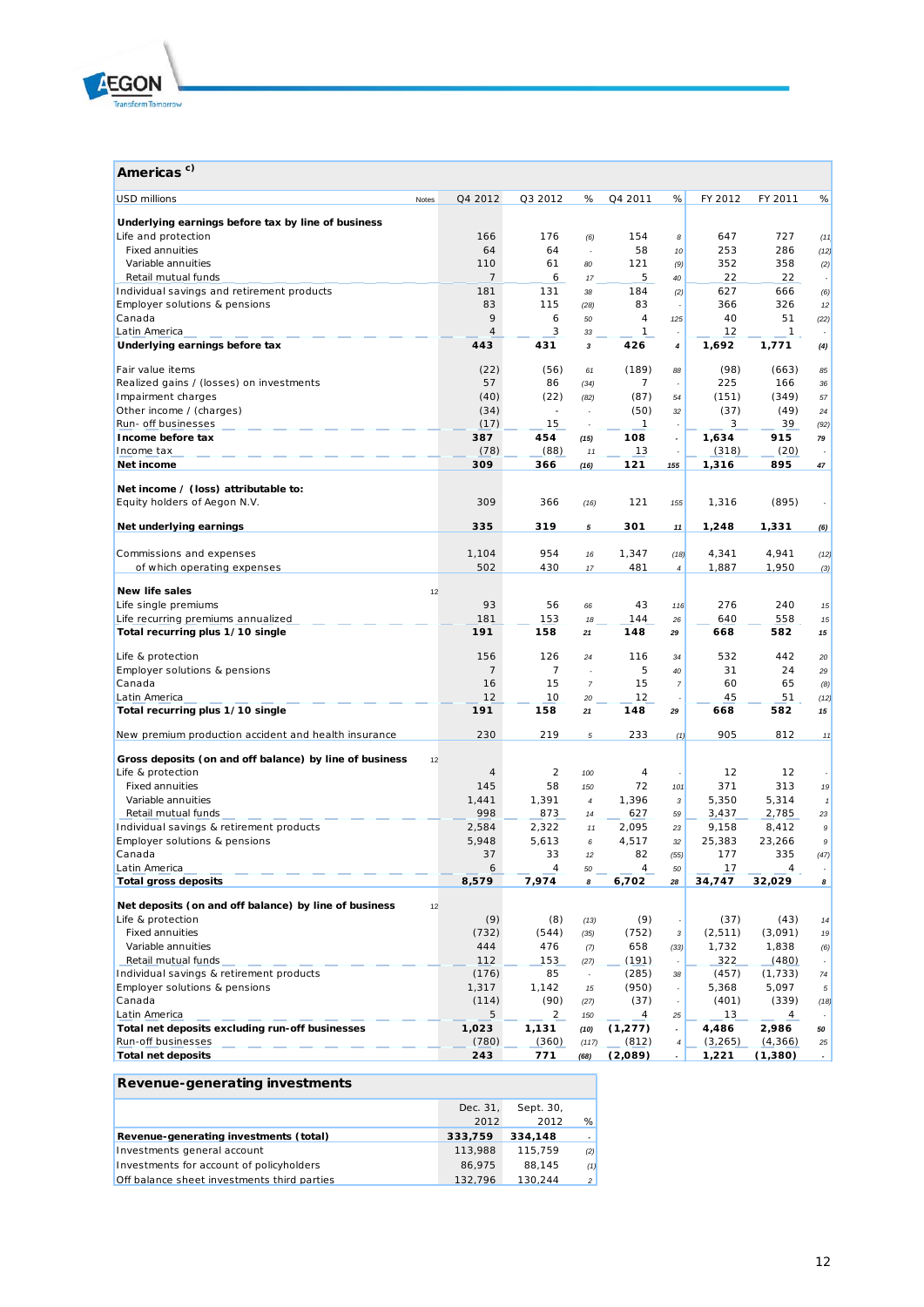

## THE NETHERLANDS

- o **Underlying earnings before tax up 11% to EUR 83 million**
- o **Net income of EUR 116 million, supported by higher realized gains on investments**
- o **New life sales increase sharply to EUR 166 million due to very strong pension sales**

## **Underlying earnings before tax**

Underlying earnings from Aegon's operations in the Netherlands increased to EUR 83 million as higher earnings in Life & Savings more than offset lower earnings in Pension and Non-life. A true up of reserves to reflect observed mortality resulted in a one-time benefit of EUR 7 million. Recurring charges for Corporate Center expenses were EUR 4 million in the fourth quarter of 2012.

- Earnings from Aegon's Life & Savings operations in the Netherlands increased to EUR 77 million, up 93% compared to the fourth quarter of 2011. This strong improvement was driven by lower funding costs, non-recurrence of exceptional expenses in the fourth quarter of 2011 and a onetime benefit resulting from updated mortality tables of EUR 24 million.
- Earnings from the Pension business declined to EUR 7 million. Interest income was lower due to selective de-risking activities. In addition, the fourth quarter of 2011 included a one-time employee benefit release, while this quarter contained a one-time charge resulting from updated mortality tables of EUR 17 million.
- Non-life recorded a loss of EUR 4 million, which was driven by a one-time charge of EUR 6 million related to administrative backlogs. Following actions taken by management in 2012, the profitability of disability products improved. This was partly offset by a further deterioration of the profitability of general insurance products, leading to the implementation of actions to improve future results.
- The distribution businesses recorded a profit of EUR 5 million, an improvement compared to the comparable quarter of 2011 due to cost savings and lower amortization of value of business acquired following an impairment in the fourth quarter of 2011.

## **Net income**

Net income from Aegon's businesses in the Netherlands amounted to EUR 116 million. Realized gains on investments totaled EUR 70 million for the quarter and were the result of asset liability management related trading and selective de-risking. Results on fair value items amounted to EUR 6 million. Impairments amounted to EUR 10 million, of which EUR 4 million was related to mortgages.

## **Return on capital**

The return on average capital, excluding revaluation reserves, invested in Aegon's businesses in the Netherlands increased to 6.8%, which is the result of higher net underlying earnings. Return on capital of Aegon's businesses excludes the benefit of leverage at the holding.

## **Operating expenses**

Operating expenses increased to EUR 196 million, as realized cost savings were more than offset by the non-recurrence of an employee benefit release in the fourth quarter of 2011, investments in new distribution capabilities and recurring charges for Corporate Center expenses of EUR 4 million.

Aegon is on track to reduce operating expenses by EUR 100 million in comparison to the cost base for 2010, of which the majority has been achieved in 2012. Over the past quarters, Aegon has implemented cost savings of EUR 89 million.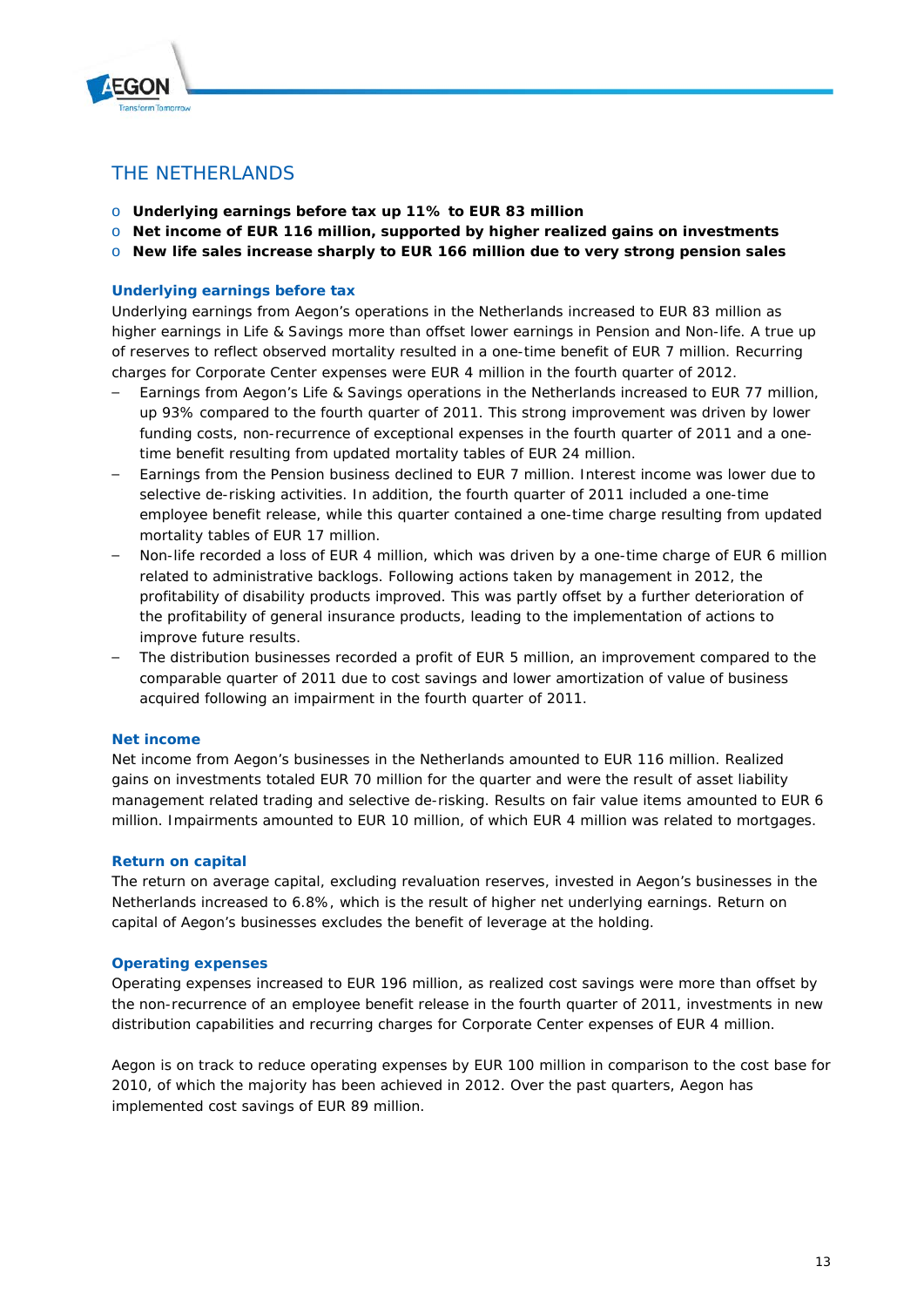

## **Sales**

New life sales increased by 42% in the fourth quarter to EUR 166 million. Individual life sales declined and amounted to EUR 9 million, primarily driven by a shrinking Dutch life insurance market as a result of the market wide switch to bank savings. Pension sales increased strongly to EUR 157 million, driven by a strong market proposition.

Production of mortgages in the fourth quarter of 2012 amounted to EUR 684 million, in line with the production achieved in the previous quarters of 2012.

Premium production for accident & health amounted to EUR 6 million. Sales in income insurance products are negatively impacted by strong competition and price increases to maintain margins. General insurance production amounted to EUR 7 million, up 17% compared to the fourth quarter of 2011, resulting from new distribution initiatives such as Kruidvat and Onna Onna.

Gross deposits declined to EUR 282 million, driven by strong competition on the Dutch savings market.

## **Market consistent value of new business**

The market consistent value of new business in the Netherlands strongly improved compared to the fourth quarter of 2011 and amounted to EUR 86 million. The increase was driven by higher contributions from mortgages as funding costs declined and a strong increase of production in Pensions.

## **Revenue-generating investments**

Revenue-generating investments increased to EUR 68 billion, up 3% compared with the previous quarter. The increase was mainly driven by growth of the business.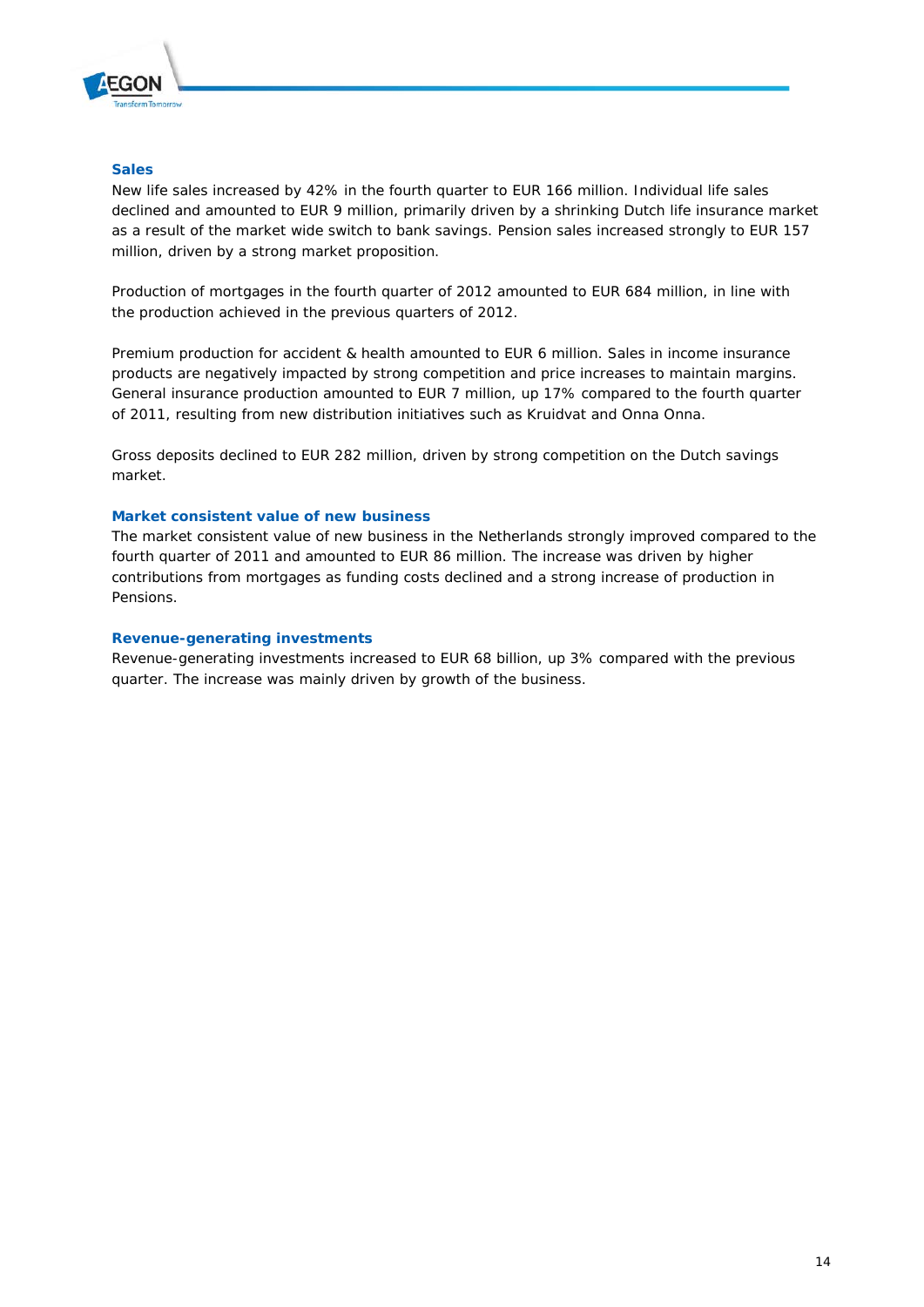

# **The Netherlands**

| <b>EUR</b> millions                                     | Q4 2012<br>Notes | Q3 2012        | %              | Q4 2011        | %      | FY 2012 | FY 2011 | %     |
|---------------------------------------------------------|------------------|----------------|----------------|----------------|--------|---------|---------|-------|
| Underlying earnings before tax by line of business      |                  |                |                |                |        |         |         |       |
| Life and Savings                                        | 77               | 78             | (1)            | 40             | 93     | 262     | 185     | 42    |
| Pensions                                                | $\overline{7}$   | 13             | (46)           | 36             | (81)   | 66      | 98      | (33)  |
| Non-life                                                | (4)              | (9)            | 56             | 2              |        | (29)    | 6       |       |
| Distribution                                            | 5                |                |                |                | ÷,     | 16      | 8       | 100   |
| Share in underlying earnings before tax of associates   | (2)              |                |                | (3)            | 33     |         | 1       |       |
| Underlying earnings before tax                          | 83               | 82             | $\mathbf{1}$   | 75             | 11     | 315     | 298     | 6     |
| Fair value items                                        | 6                | (37)           | $\sim$         | 189            | (97)   | 164     | 156     | 5     |
| Realized gains / (losses) on investments                | 70               | 40             | 75             | 33             | 112    | 138     | 269     | (49)  |
| Impairment charges                                      | (10)             | (13)           | 23             | (5)            | (100)  | (29)    | (15)    | (93)  |
| Other income / (charges)                                | (7)              | (3)            | (133)          | (84)           | 92     | (279)   | (164)   | (70)  |
| Income before tax                                       | 142              | 69             | 106            | 208            | (32)   | 309     | 544     | (43)  |
| Income tax                                              | (26)             | (7)            |                | (60)           | 57     | (18)    | (125)   | 86    |
| Net income                                              | 116              | 62             | 87             | 148            | (22)   | 291     | 419     | (31)  |
| Net income / (loss) attributable to:                    |                  |                |                |                |        |         |         |       |
| Equity holders of Aegon N.V.                            | 116              | 62             | 87             | 148            | (22)   | 291     | 419     | (31)  |
| Net underlying earnings                                 | 67               | 67             | $\overline{a}$ | 50             | 34     | 253     | 238     | 6     |
| Commissions and expenses                                | 257              | 251            | $\overline{a}$ | 261            | (2)    | 1.046   | 1,122   | (7)   |
| of which operating expenses                             | 196              | 184            | $\overline{7}$ | 191            | 3      | 756     | 823     | (8)   |
|                                                         |                  |                |                |                |        |         |         |       |
| <b>New life sales</b>                                   |                  |                |                |                |        |         |         |       |
| Life single premiums                                    | 1,024            | 189            |                | 856            | 20     | 1,604   | 1,740   | (8)   |
| Life recurring premiums annualized                      | 64               | 6              |                | 31             | 106    | 86      | 80      | 8     |
| Total recurring plus 1/10 single                        | 166              | 25             |                | 117            | 42     | 246     | 254     | (3)   |
| Life and Savings                                        | 9                | $\overline{7}$ | 29             | 13             | (31)   | 46      | 81      | (43)  |
| Pensions                                                | 157              | 18             |                | 104            | 51     | 200     | 173     | 16    |
| Total recurring plus 1/10 single                        | 166              | 25             |                | 117            | 42     | 246     | 254     | (3)   |
| New premium production accident and health insurance    | 6                | $\overline{2}$ | 200            | $\overline{7}$ | (14)   | 21      | 27      | (22)  |
| New premium production general insurance                | $\overline{7}$   | $\overline{7}$ |                | 6              | $17\,$ | 30      | 27      | 11    |
| Gross deposits (on and off balance) by line of business |                  |                |                |                |        |         |         |       |
| Life and Savings                                        | 282              | 275            | 3              | 560            | (50)   | 1,484   | 1,968   | (25)  |
| Pensions                                                |                  |                |                |                |        |         | 80      |       |
| <b>Total gross deposits</b>                             | 282              | 275            | 3              | 560            | (50)   | 1,484   | 2,048   | (28)  |
| Net deposits (on and off balance) by line of business   |                  |                |                |                |        |         |         |       |
| Life and Savings                                        | (248)            | (480)          | 48             | (160)          | (55)   | (979)   | (361)   | (171) |
| Pensions                                                |                  |                |                |                |        |         | 27      |       |
| <b>Total net deposits</b>                               | (248)            | (480)          | 48             | (160)          | (55)   | (979)   | (334)   | (193) |
|                                                         |                  |                |                |                |        |         |         |       |
| Revenue-generating investments                          |                  |                |                |                |        |         |         |       |
|                                                         |                  |                |                |                |        |         |         |       |

|                                          | Dec. 31, | Sept. 30. |                           |
|------------------------------------------|----------|-----------|---------------------------|
|                                          | 2012     | 2012      | %                         |
| Revenue-generating investments (total)   | 67.984   | 65.854    | $\boldsymbol{\mathsf{3}}$ |
| Investments general account              | 42.890   | 40.917    | 5                         |
| Investments for account of policyholders | 25.094   | 24.937    |                           |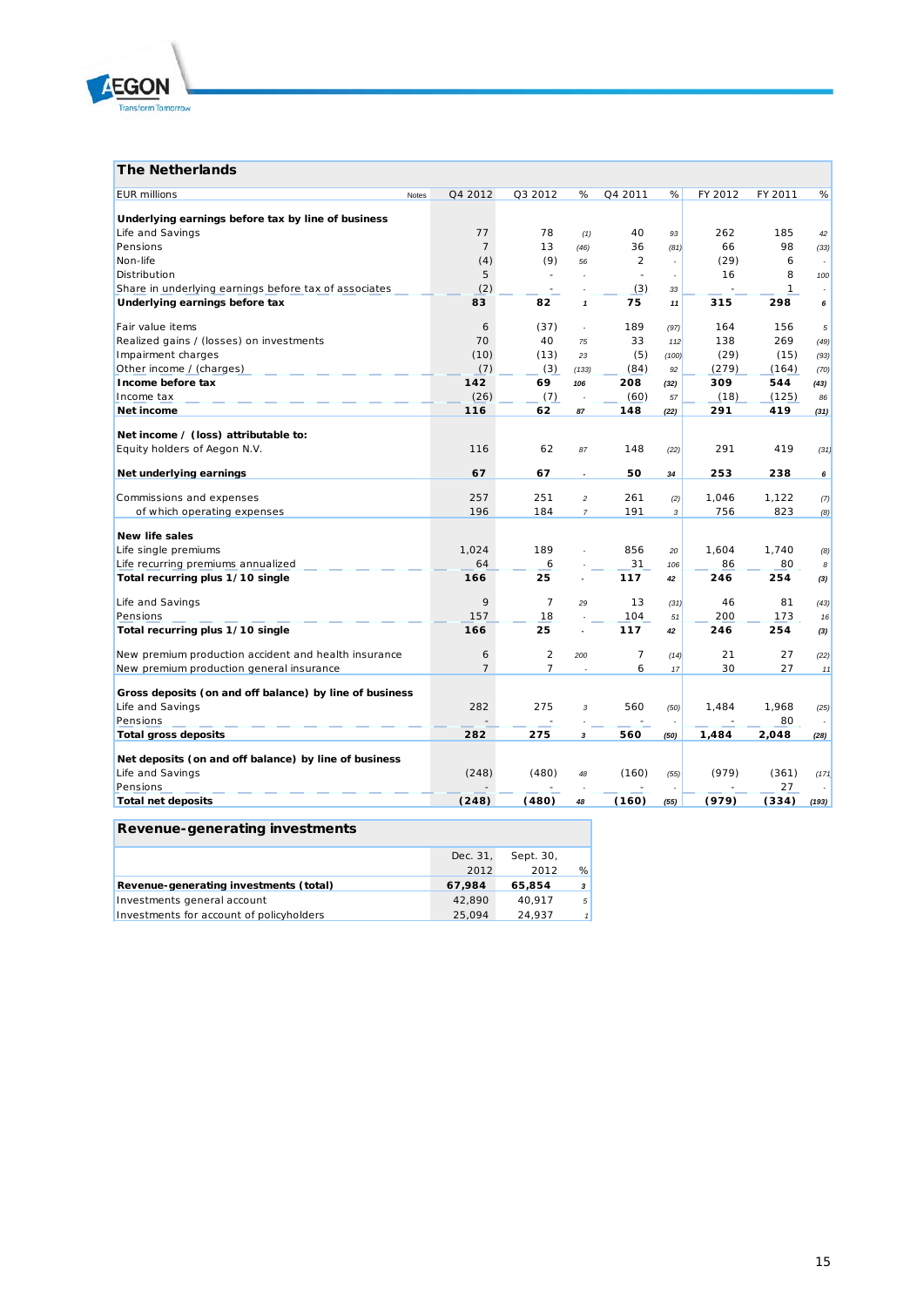

## UNITED KINGDOM

- o **Underlying earnings before tax increase to GBP 20 million as a result of cost savings**
- o **Net income increases to GBP 30 million due to higher underlying earnings and realized gains**
- o **New life sales up 53% to GBP 247 million, driven by strong growth in group pensions**

## **Underlying earnings before tax**

Underlying earnings before tax from Aegon's operations in the United Kingdom increased to GBP 20 million in the fourth quarter, driven by a strong improvement in earnings from pensions compared to the fourth quarter of 2011. Earnings included recurring charges for Corporate Center expenses of GBP 2 million.

- Earnings from Life declined to GBP 17 million, as the fourth quarter of 2011 contained GBP 15 million of one-time benefits.
- Earnings from Pensions improved to GBP 3 million, mainly driven by the non-recurrence of exceptional charges recorded in the previous year, and the successful implementation of the cost reduction program in Aegon's business in the United Kingdom. The negative effect from adverse persistency, which the UK insurance industry is experiencing as a result of the implementation of the Retail Distribution Review, amounted to GBP 7 million in the fourth quarter. This adverse effect is expected to continue into 2013. This was only partly offset by a one-off release of GBP 2 million.
- Earnings from Distribution amounted to nil, improving over last year mainly due to cost savings.

## **Net income**

Net income increased to GBP 30 million driven by higher underlying earnings, higher realized gains on investments, and the absence of non-recurring tax and restructuring charges. Results on fair value items amounted to a loss of GBP 9 million, driven by a loss on hedges as a result of increased equity markets. Realized gains on investments amounted to GBP 28 million and were the result of switching from gilts into high quality credits. There were no impairments during the quarter.

## **Return on capital**

The return on average capital, excluding revaluation reserves, invested in Aegon's businesses in the United Kingdom amounted to 3.1% in the fourth quarter of 2012, primarily as a result of higher net underlying earnings. Return on capital of Aegon's businesses excludes the benefit of leverage at the holding. Aegon expects the return on capital to increase over time driven by continued operational efficiencies, and further utilizing its new platform proposition.

#### **Operating expenses**

Operating expenses for the fourth quarter of 2012 declined 30% to GBP 69 million, following the successful implementation of a cost reduction program in the United Kingdom. Operating expenses included GBP 2 million of recurring charges for Corporate Center expenses.

#### **Sales**

New life sales were up 53% to GBP 247 million compared to the fourth quarter of 2011, reflecting strong growth in group pensions. Platform sales accelerated during the fourth quarter of 2012 as new advisors joined the Aegon Retirement Choices platform.

#### **Market consistent value of new business**

The market consistent value of new business in the United Kingdom increased to GBP 22 million, driven by lower tax rates and lower acquisition costs, while lower margins had a negative impact in the fourth quarter.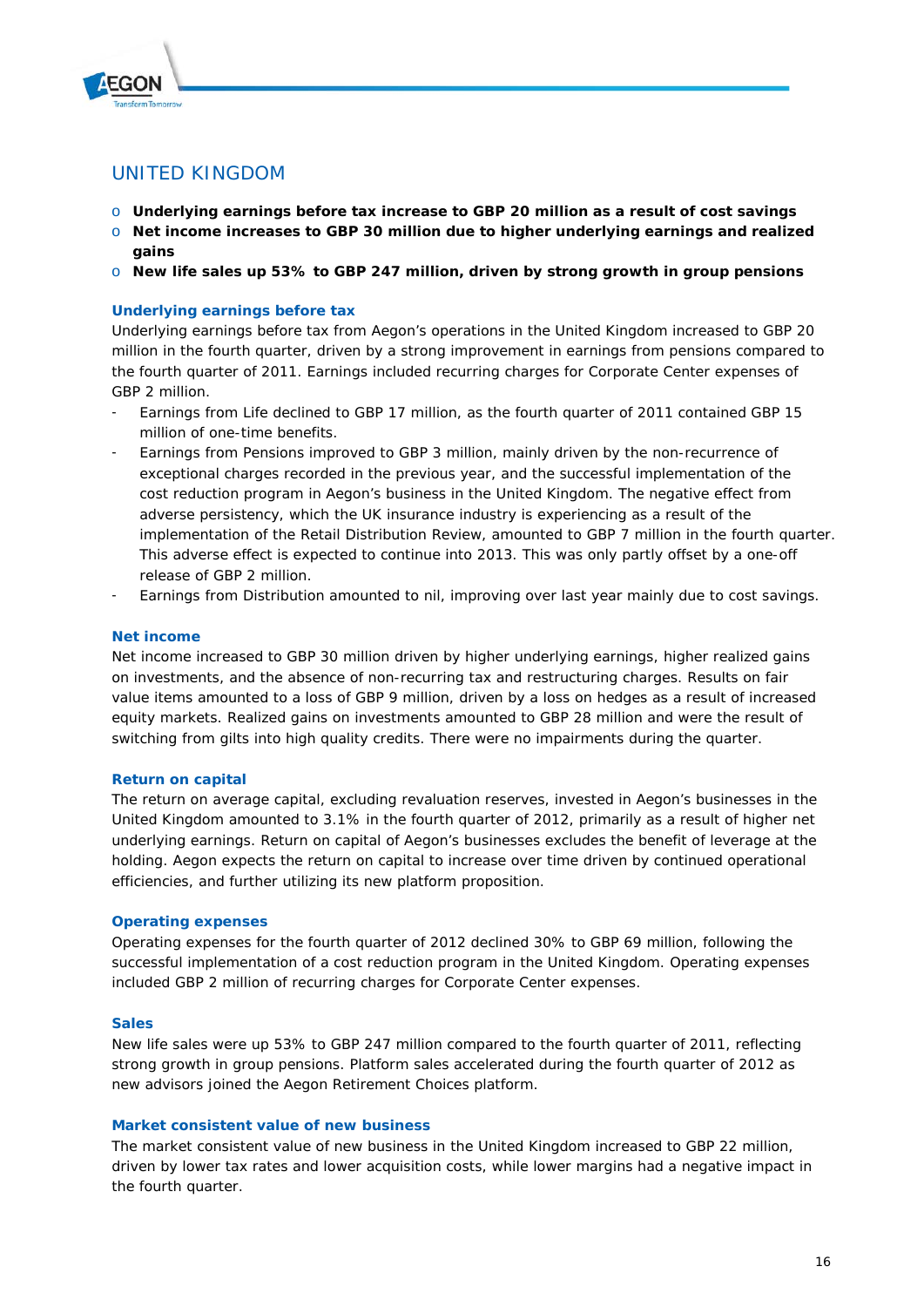

## **Revenue-generating investments**

Revenue-generating investments increased to GBP 55 billion, up 1% compared with the end of the third quarter of 2012, primarily the result of higher equity markets.

| <b>United Kingdom</b>                                   |       |              |                          |                          |         |                          |         |         |                          |
|---------------------------------------------------------|-------|--------------|--------------------------|--------------------------|---------|--------------------------|---------|---------|--------------------------|
| <b>GBP</b> millions                                     | Notes | Q4 2012      | Q3 2012                  | %                        | Q4 2011 | %                        | FY 2012 | FY 2011 | %                        |
| Underlying earnings before tax by line of business      |       |              |                          |                          |         |                          |         |         |                          |
| Life                                                    |       | 17           | 19                       | (11)                     | 30      | (43)                     | 66      | 86      | (23)                     |
| Pensions                                                |       | 3            | 2                        | 50                       | (50)    | $\overline{\phantom{a}}$ | 21      | (75)    | $\sim$                   |
| Distribution                                            |       |              | (1)                      |                          | (2)     | ÷,                       | (2)     | (6)     | 67                       |
| Underlying earnings before tax                          |       | 20           | 20                       | $\overline{a}$           | (22)    | ä,                       | 85      | 5       |                          |
|                                                         |       |              |                          |                          |         |                          |         |         |                          |
| Fair value items                                        |       | (9)          | (14)                     | 36                       | 3       |                          | (26)    | (5)     |                          |
| Realized gains / (losses) on investments                |       | 28           | 12                       | 133                      | 6       |                          | 68      | 44      | 55                       |
| Impairment charges                                      |       |              | $\overline{\phantom{a}}$ |                          | (1)     |                          |         | (55)    |                          |
| Other income / (charges)                                |       | $\mathbf{1}$ | 12                       | (92)                     | (49)    | ÷,                       | 28      | (49)    |                          |
| Income before tax                                       |       | 40           | 30                       | 33                       | (63)    | $\overline{\phantom{a}}$ | 155     | (60)    | $\overline{\phantom{a}}$ |
| Income tax attributable to policyholder return          |       | (5)          | (11)                     | 55                       | (4)     | (25)                     | (32)    | (37)    | 14                       |
| Income before income tax on shareholders return         |       | 35           | 19                       | 84                       | (67)    | $\overline{\phantom{a}}$ | 123     | (97)    |                          |
| Income tax on shareholders return                       |       | (5)          | 11                       |                          | (9)     | 44                       | 14      | 52      | (73)                     |
| Net income                                              |       | 30           | 30                       |                          | (76)    | $\blacksquare$           | 137     | (45)    | $\tilde{\phantom{a}}$    |
|                                                         |       |              |                          |                          |         |                          |         |         |                          |
| Net income / (loss) attributable to:                    |       |              |                          |                          |         |                          |         |         |                          |
| Equity holders of Aegon N.V.                            |       | 30           | 30                       |                          | (76)    |                          | 137     | (45)    |                          |
| Net underlying earnings                                 |       | 20           | 32                       | (38)                     | (40)    | $\overline{\phantom{a}}$ | 110     | 33      |                          |
|                                                         |       |              |                          |                          |         |                          |         |         |                          |
| Commissions and expenses                                |       | 159          | 151                      | 5                        | 184     | (14)                     | 598     | 732     | (18)                     |
| of which operating expenses                             |       | 69           | 73                       | (5)                      | 98      | (30)                     | 273     | 409     | (33)                     |
|                                                         |       |              |                          |                          |         |                          |         |         |                          |
| New life sales                                          | 8     |              |                          |                          |         |                          |         |         |                          |
| Life single premiums                                    |       | 694          | 643                      | 8                        | 648     | $\overline{7}$           | 2,529   | 2,815   | (10)                     |
| Life recurring premiums annualized                      |       | 178          | 98                       | 82                       | 96      | 85                       | 505     | 456     | 11                       |
| Total recurring plus 1/10 single                        |       | 247          | 163                      | 52                       | 161     | 53                       | 758     | 738     | 3                        |
| Life                                                    |       | 19           | 19                       | $\overline{\phantom{a}}$ | 17      | 12                       | 72      | 66      | 9                        |
| Pensions                                                |       | 228          | 144                      | 58                       | 144     | 58                       | 686     | 672     | $\boldsymbol{2}$         |
| Total recurring plus 1/10 single                        |       | 247          | 163                      | 52                       | 161     | 53                       | 758     | 738     | 3                        |
|                                                         |       |              |                          |                          |         |                          |         |         |                          |
| Gross deposits (on and off balance) by line of business |       |              |                          |                          |         |                          |         |         |                          |
| Variable annuities                                      |       | 4            | 4                        |                          | 8       | (50)                     | 22      | 49      | (55)                     |
| Pensions                                                |       | 8            |                          |                          |         |                          | 8       |         |                          |
| <b>Total gross deposits</b>                             |       | 12           | 4                        | 200                      | 8       | 50                       | 30      | 49      | (39)                     |
|                                                         |       |              |                          |                          |         |                          |         |         |                          |
| Net deposits (on and off balance) by line of business   |       |              |                          |                          |         |                          |         |         |                          |
| Variable annuities                                      |       | (5)          | (4)                      | (25)                     | 1       |                          | (11)    | 16      |                          |
| Pensions                                                |       | 8            |                          |                          |         |                          | 8       |         |                          |
| <b>Total net deposits</b>                               |       | 3            | (4)                      |                          | 1       | 200                      | (3)     | 16      |                          |

| Revenue-generating investments              |          |           |              |
|---------------------------------------------|----------|-----------|--------------|
|                                             | Dec. 31, | Sept. 30. |              |
|                                             | 2012     | 2012      | %            |
| Revenue-generating investments (total)      | 54,533   | 53,774    | $\mathbf{1}$ |
| Investments general account                 | 9.196    | 8.908     | $\mathbf{3}$ |
| Investments for account of policyholders    | 45.329   | 44.866    | $\mathbf{1}$ |
| Off balance sheet investments third parties | 8        |           |              |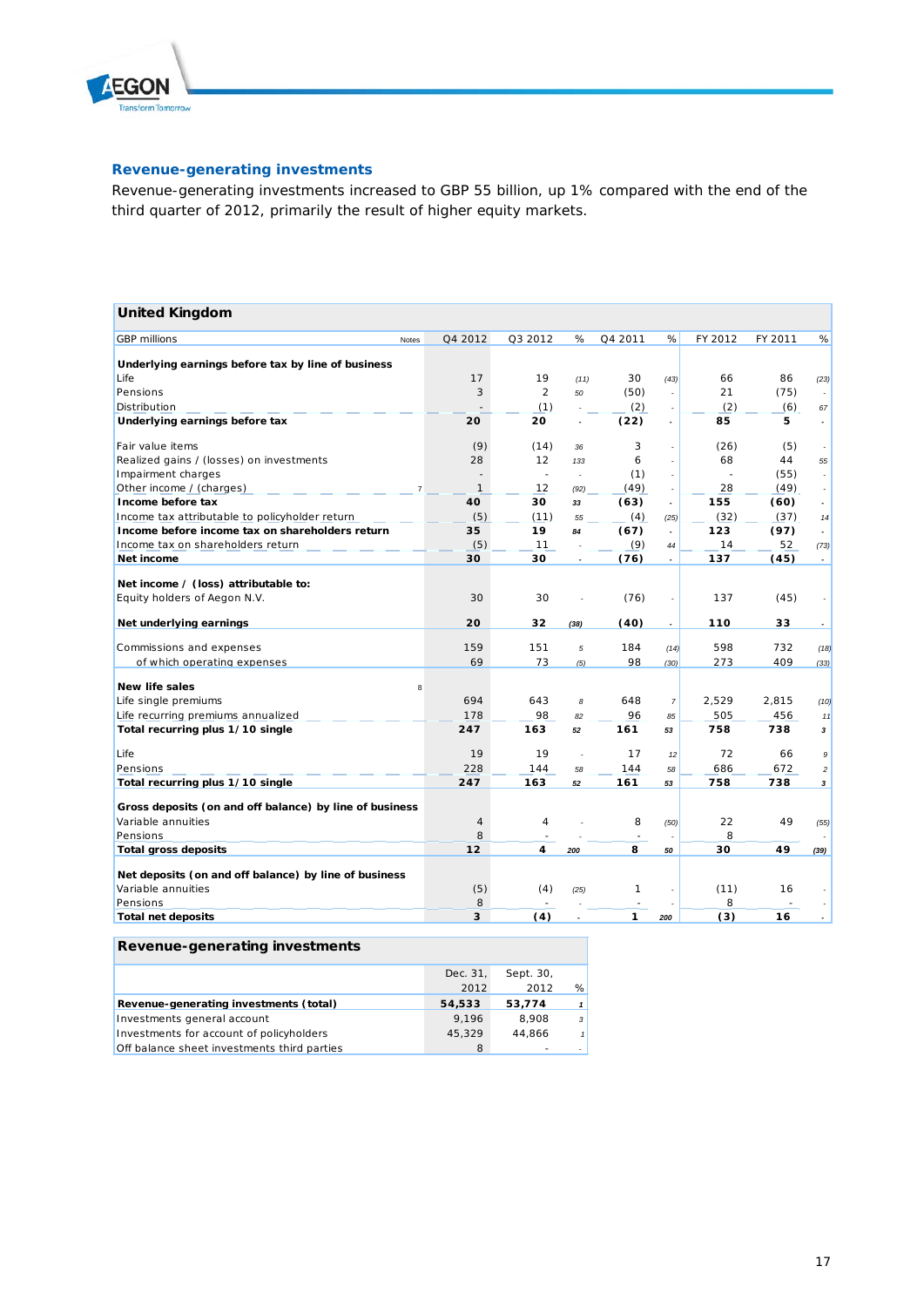

# NEW MARKETS

- o **Underlying earnings before tax decline 20% to EUR 52 million; increase for Aegon Asset Management offset by divestments in Spain**
- o **Net income increases to EUR 126 million due to gains on divestments**
- o **New life sales decline 31% to EUR 57 million as growth in CEE was more than offset by divestments in Spain**

## **Underlying earnings before tax**

In New Markets, Aegon's underlying earnings before tax declined 20% to EUR 52 million. Higher earnings from Aegon Asset Management were more than offset by a loss from Asia and lower earnings from Spain.

- Earnings from **Central & Eastern Europe** were slightly lower at EUR 25 million, as lower mortgage margins in Hungary offset a one-time benefit of EUR 3 million related to changes in the Hungarian Labor Code.
- Results from Aegon's operations in **Asia** declined to EUR (8) million as a result of several small one-time charges, higher expenses related to business development and adverse claim experience.
- Earnings from **Spain & France** decreased 54% to EUR 11 million due to the divestment of the joint venture with Banca Cívica and as results from Aegon's partnership with CAM are no longer included. The comparable quarter of 2011 included underlying earnings of EUR 7 million from CAM, while the joint venture with Banca Cívica contributed EUR 4 million. The earnings contribution from partner La Mondiale in France remained stable compared to the same quarter last year and amounted to EUR 5 million.
- Results from **Variable Annuities Europe** amounted to nil which was mainly the result of project spend to position the company for future growth.
- Earnings from **Aegon Asset Management** increased strongly to EUR 24 million, which is the result of asset growth and higher performance fees, partly offset by the sale of Prisma.

## **Net income**

Net income from Aegon's operations in New Markets increased to EUR 126 million, driven by the book value gains on the divestments of the Banca Cívica joint venture (EUR 35 million) and Prisma (EUR 100 million). Impairment charges were lower as compared to the fourth quarter of last year, due to lower mortgage related impairments in Hungary.

## **Return on capital**

The return on average capital, excluding revaluation reserves, invested in Aegon's businesses in New Markets declined to 5.5%, mainly the result of lower net underlying earnings. Return on capital of Aegon's businesses excludes the benefit of leverage at the holding.

## **Operating expenses**

Operating expenses increased 1% to EUR 153 million in the fourth quarter. This was the result of higher costs in Asia and Variable Annuities Europe driven by investments to support future growth, the inclusion of the company's Canadian investment management activities within Aegon Asset Management and recurring charges for Corporate Center expenses of EUR 3 million, partly offset by the divestment of the Banca Cívica joint venture.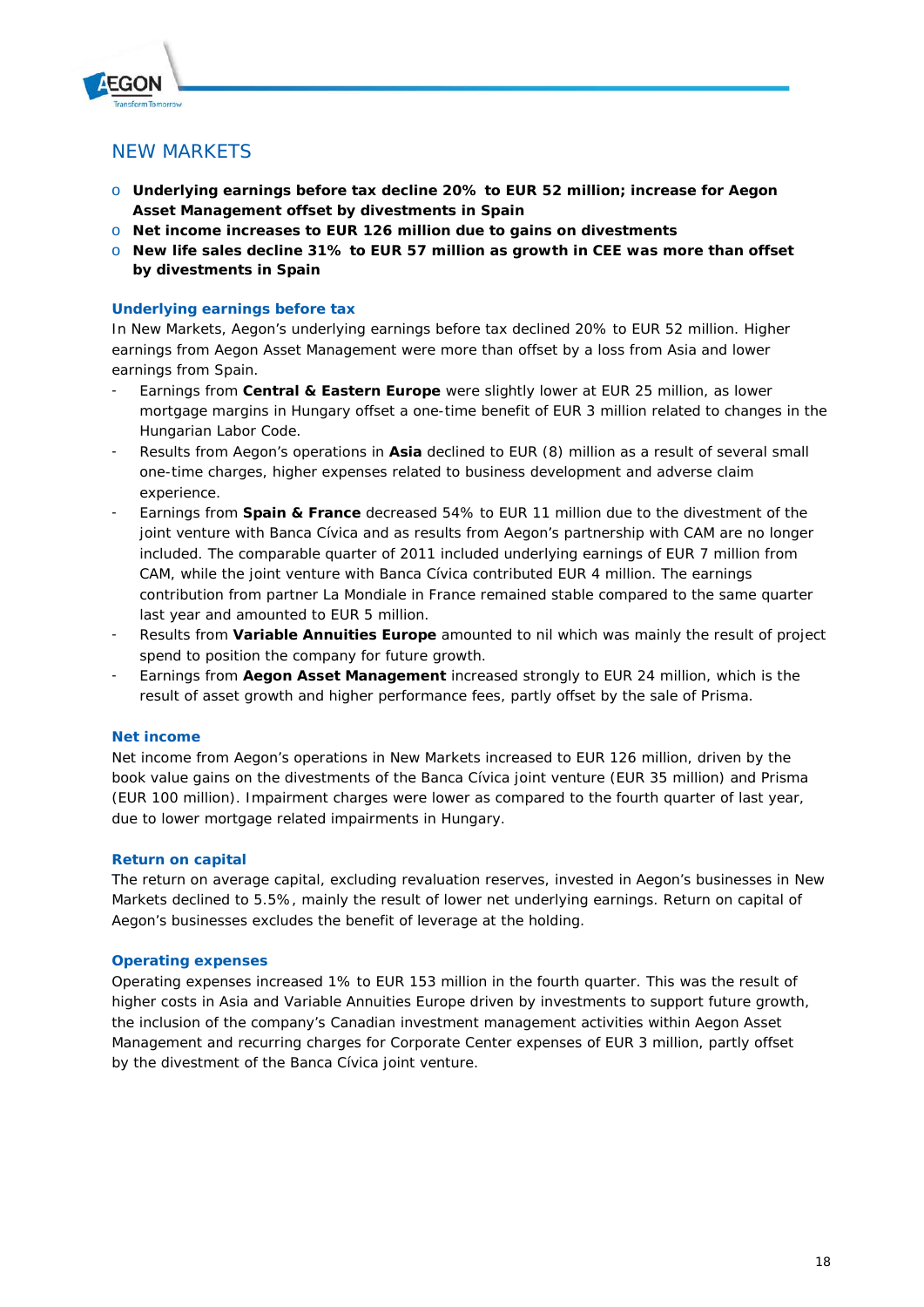

## **Sales**

New life sales declined 31% to EUR 57 million.

- In Central & Eastern Europe, new life sales increased 23% to EUR 32 million. This was driven by increased production in all countries, but especially in Turkey and Slovakia due to improved distribution and in the Czech Republic due to product innovation.
- In Asia, new life sales declined to EUR 11 million. This was mainly driven by the withdrawal of a universal life product with secondary guarantees in July 2012.
- New life sales in Spain declined to EUR 14 million as the inclusion of Caixa Sabadell Vida was more than offset by the exclusion of new life sales from CAM and the divestment of Banca Cívica.

New premium production from Aegon's general insurance business in Central & Eastern Europe amounted to EUR 9 million. New premium production from Aegon's accident & health insurance business improved significantly to EUR 12 million, mainly driven by Aegon's direct marketing unit in Asia.

Gross deposits in New Markets amounted to EUR 2.3 billion and increased substantially compared to the fourth quarter of 2011. Gross deposits in Aegon Asset Management increased to EUR 2.1 billion as a result of strong institutional sales in the United States and the Netherlands, and retail sales in the United Kingdom. In Central & Eastern Europe gross deposits declined following pension legislation changes in Hungary and Poland.

## **Market consistent value of new business**

The market consistent value of new business in New Markets increased 93% to EUR 27 million as a result of higher margins in Hungary and Asia, where a universal life product with secondary guarantees was withdrawn in July 2012. This was partially offset by the divestment of Banca Cívica and results from Aegon's partnership with CAM no longer being included.

## **Revenue-generating investments**

Revenue-generating investments declined 1% compared with the third quarter of 2012 to EUR 69 billion, mainly driven by the divestment of the Banca Cívica joint venture.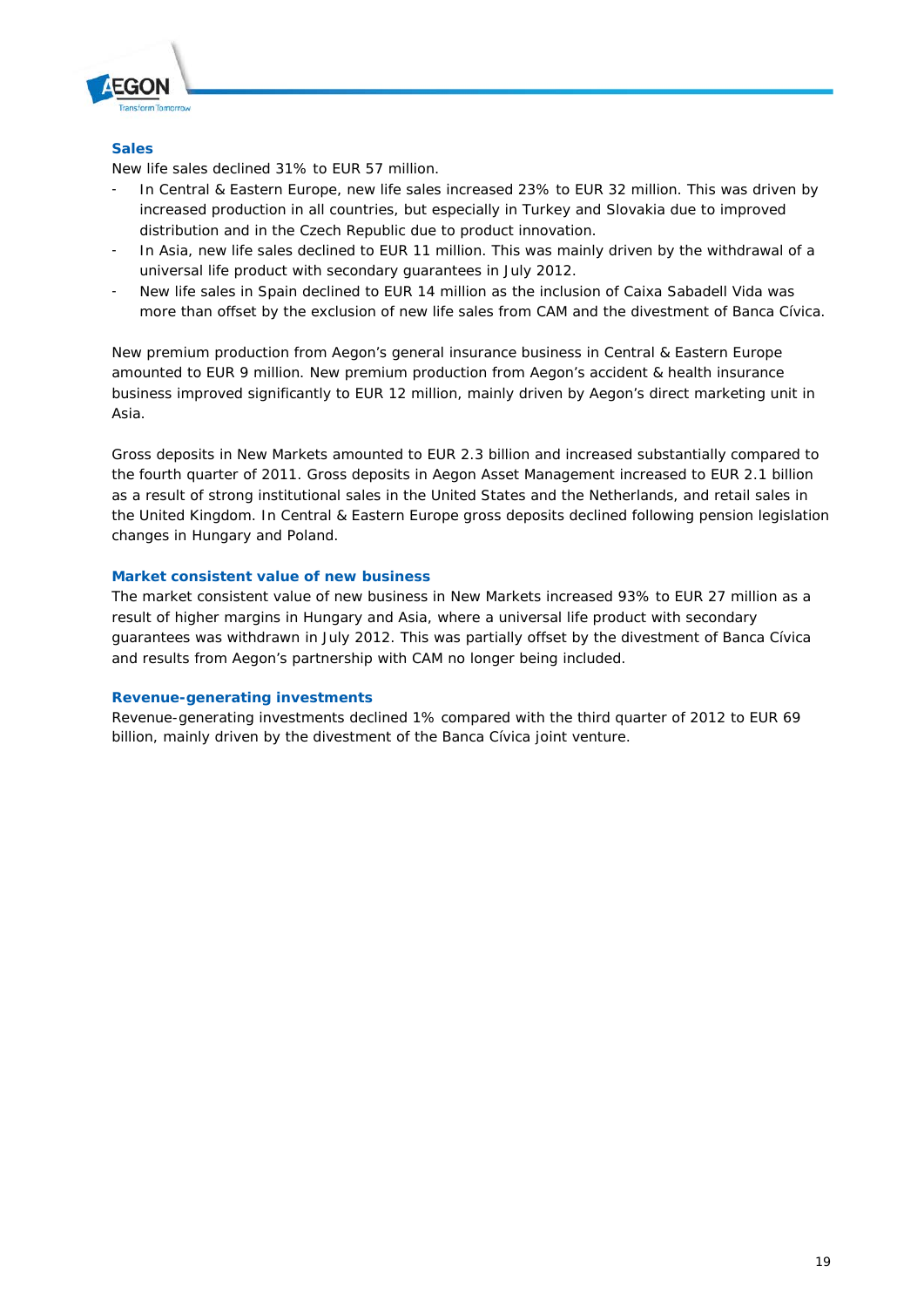

## **New Markets c)**

| <b>EUR</b> millions<br>Notes<br>Underlying earnings before tax<br>Central Eastern Europe<br>Asia | Q4 2012<br>25  | Q3 2012       | $\%$                     | Q4 2011        | %                        | FY 2012 | FY 2011        | %              |
|--------------------------------------------------------------------------------------------------|----------------|---------------|--------------------------|----------------|--------------------------|---------|----------------|----------------|
|                                                                                                  |                |               |                          |                |                          |         |                |                |
|                                                                                                  |                |               |                          |                |                          |         |                |                |
|                                                                                                  |                | 16            | 56                       | 26             | (4)                      | 85      | 96             | (11)           |
|                                                                                                  | (8)            | 13            | ÷,                       | $\mathbf{1}$   |                          | 19      | (4)            |                |
| Spain & France                                                                                   | 11             | 16            | (31)                     | 24             | (54)                     | 69      | 88             | (22)           |
| Variable Annuities Europe                                                                        |                | $\sim$        | $\epsilon$               | $\mathbf{1}$   |                          |         | 9              |                |
| Aegon Asset Management                                                                           | 24             | 25            |                          | 13             | 85                       | 101     | 60             | 68             |
| Underlying earnings before tax                                                                   | 52             | 70            | (4)<br>(26)              | 65             |                          | 274     | 249            | 10             |
|                                                                                                  |                |               |                          |                | (20)                     |         |                |                |
| Fair value items                                                                                 | 5              | (1)           |                          | (10)           | ÷,                       | (1)     | (30)           | 97             |
| Realized gains / (losses) on investments                                                         |                | 5             |                          | 2              | ÷.                       | 10      | $\overline{7}$ | 43             |
| Impairment charges                                                                               | (17)           | (5)           |                          | (25)           | 32                       | (26)    | (61)           | 57             |
| Other income / (charges)                                                                         | 139            | (8)           |                          | $\mathbf{1}$   |                          | 113     | $7^{\circ}$    |                |
| Income before tax                                                                                | 179            | 61            | 193                      | 33             | $\overline{\phantom{a}}$ | 370     | 172            | 115            |
| Income tax                                                                                       | (53)           | (23)          | (130)                    | (10)           | ÷,                       | (121)   | (61)           | (98)           |
| Net income                                                                                       | 126            | 38            | $\overline{\phantom{a}}$ | 23             | $\overline{\phantom{a}}$ | 249     | 111            | 124            |
| Net income / (loss) attributable to:                                                             |                |               |                          |                |                          |         |                |                |
| Equity holders of Aegon N.V.                                                                     | 126            | 37            |                          | 21             |                          | 248     | 108            | 130            |
| Non-controlling interests                                                                        |                | $\mathcal{I}$ |                          | $\overline{2}$ | ÷,                       | 1       | 3              | (67)           |
|                                                                                                  |                |               |                          |                |                          |         |                |                |
| Net underlying earnings                                                                          | 36             | 46            | (22)                     | 55             | (35)                     | 185     | 184            | $\mathbf{1}$   |
| Commissions and expenses                                                                         | 216            | 227           | (5)                      | 216            |                          | 870     | 826            | 5              |
| of which operating expenses                                                                      | 153            | 163           | (6)                      | 152            | $\mathbf{1}$             | 613     | 577            | 6              |
|                                                                                                  |                |               |                          |                |                          |         |                |                |
| New life sales                                                                                   | 12             |               |                          |                |                          |         |                |                |
| Life single premiums                                                                             | 103            | 80            | 29                       | 230            | (55)                     | 471     | 703            | (33)           |
| Life recurring premiums annualized                                                               | 47             | 40            | 18                       | 60             | (22)                     | 206     | 241            | (15)           |
| Total recurring plus 1/10 single                                                                 | 57             | 48            | 19                       | 83             | (31)                     | 253     | 311            | (19)           |
| Life                                                                                             | 57             | 47            | 21                       | 80             | (29)                     | 245     | 283            | (13)           |
| Associates                                                                                       |                | $\mathbf{1}$  |                          | 3              |                          | 8       | 28             | (71)           |
| Total recurring plus 1/10 single                                                                 | 57             | 48            | 19                       | 83             | (31)                     | 253     | 311            | (19)           |
| Central Eastern Europe                                                                           | 32             | 26            | 23                       | 26             | 23                       | 114     | 110            | 4              |
| Asia                                                                                             | 11             | 12            | (8)                      | 15             | (27)                     | 53      | 58             |                |
|                                                                                                  | 14             | 10            |                          | 42             |                          | 86      |                | (9)            |
| Spain & France<br>Total recurring plus 1/10 single                                               | 57             | 48            | 40<br>19                 | 83             | (67)<br>(31)             | 253     | 143<br>311     | (40)<br>(19)   |
|                                                                                                  |                |               |                          |                |                          |         |                |                |
| New premium production accident and health insurance                                             | 12             | 13            | (8)                      | 9              | 33                       | 42      | 34             | 24             |
| New premium production general insurance                                                         | 9              | 5             | 80                       | 7              | 29                       | 25      | 25             |                |
| Gross deposits (on and off balance)                                                              | 12             |               |                          |                |                          |         |                |                |
| Central Eastern Europe                                                                           | 64             | 70            | (9)                      | 153            | (58)                     | 316     | 662            | (52)           |
| Asia                                                                                             | 43             | 55            | (22)                     | 32             | 34                       | 169     | 59             | 186            |
| Spain & France                                                                                   | 14             | 10            | 40                       | 34             | (59)                     | 45      | 61             | (26)           |
| Variable Annuities Europe                                                                        | 118            | 116           | $\overline{a}$           | 118            |                          | 463     | 530            | (13)           |
| Aegon Asset Management                                                                           | 2.095          | 2,504         | (16)                     | 1,185          | 77                       | 9,916   | 5,244          | 89             |
| <b>Total gross deposits</b>                                                                      | 2,334          | 2,755         | (15)                     | 1,522          | 53                       | 10,909  | 6,556          | 66             |
|                                                                                                  |                |               |                          |                |                          |         |                |                |
| Net deposits (on and off balance)                                                                | 12             |               |                          |                |                          |         |                |                |
| Central Eastern Europe                                                                           | 15             | 16            | (6)                      | 144            | (90)                     | 55      | (1,608)        |                |
| Asia                                                                                             | 41             | 54            | (24)                     | 29             | 41                       | 162     | 50             |                |
| Spain & France                                                                                   | $\overline{2}$ | (7)           | ÷.                       | (12)           | $\overline{\phantom{a}}$ | (42)    | (65)           | 35             |
| Variable Annuities Europe                                                                        | $\overline{2}$ | 9             | (78)                     | 38             | (95)                     | 46      | 160            | (71)           |
| Aegon Asset Management                                                                           | 386            | 1,136         | (66)                     | (91)           |                          | 3,416   | (1, 133)       |                |
| <b>Total net deposits</b>                                                                        | 446            | 1,208         | (63)                     | 108            | $\overline{\phantom{a}}$ | 3,637   | (2,596)        | $\blacksquare$ |

|                                             | Dec. 31. | Sept. 30. |      |
|---------------------------------------------|----------|-----------|------|
|                                             | 2012     | 2012      | $\%$ |
| Revenue-generating investments (total)      | 68,733   | 69.137    | (1)  |
| Investments general account                 | 4.790    | 5.050     | (5)  |
| Investments for account of policyholders    | 6.726    | 7.070     | (5)  |
| Off balance sheet investments third parties | 57,217   | 57,017    | ٠    |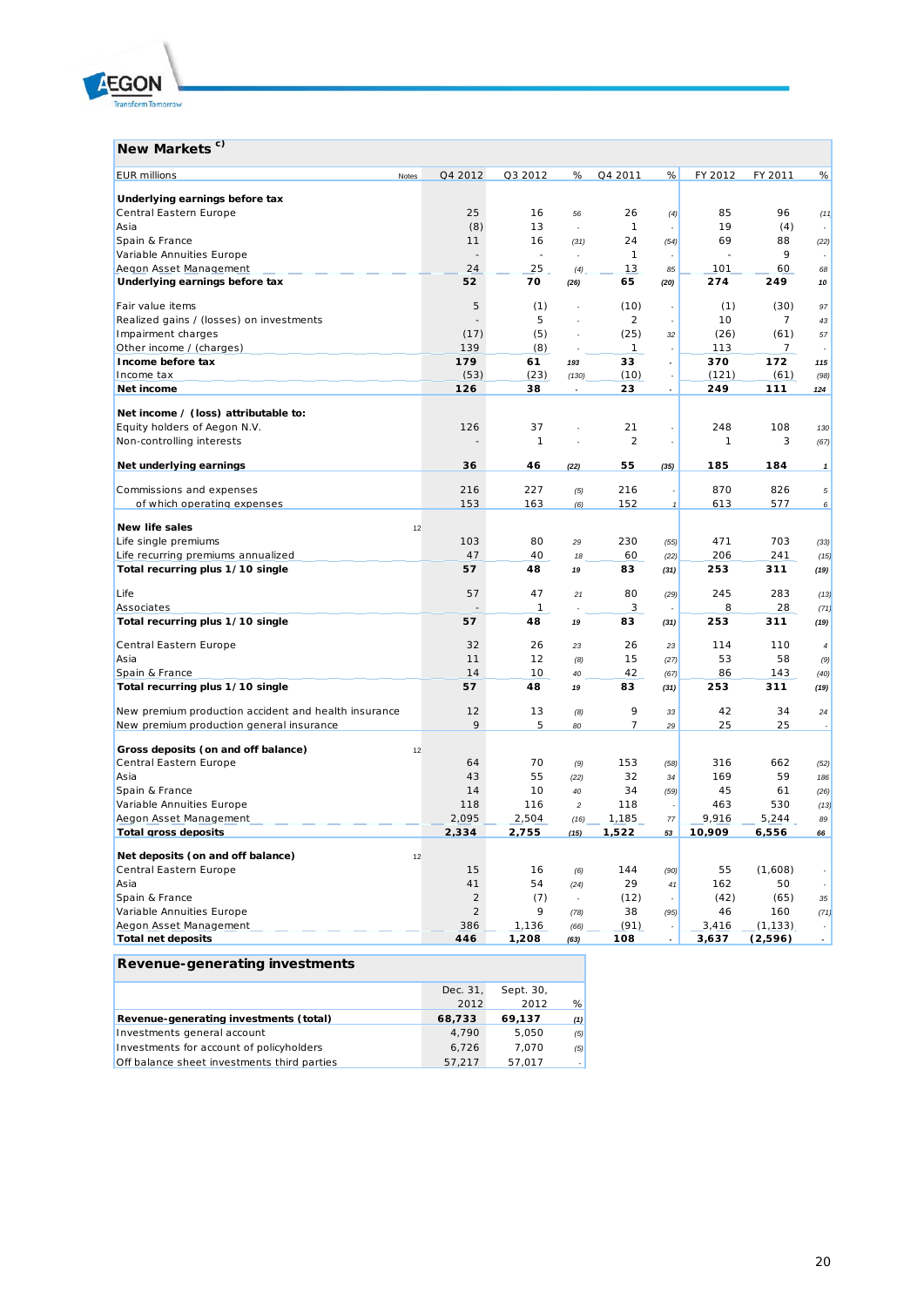

| Market consistent value of new business |         |              |      |         |     |         |         |      |
|-----------------------------------------|---------|--------------|------|---------|-----|---------|---------|------|
|                                         |         | <b>MCVNB</b> |      |         |     |         |         |      |
| EUR millions, after tax                 | Q4 2012 | Q3 2012      | %    | Q4 2011 | %   | FY 2012 | FY 2011 | %    |
|                                         |         |              |      |         |     |         |         |      |
| Americas                                | 63      | 72           | (13) | (4)     |     | 228     | 170     | 34   |
| The Netherlands                         | 86      | 59           | 46   | 37      | 132 | 202     | 64      |      |
| United Kingdom                          | 28      | 24           | 17   | 24      | 17  | 101     | 79      | 28   |
| New Markets                             | 27      | 18           | 50   | 14      | 93  | 88      | 109     | (19) |
| Total                                   | 204     | 173          | 18   | 71      | 187 | 619     | 422     | 47   |

| Modeled new business, APE and deposits |                         |         |         |     |            |    |         |         |    |
|----------------------------------------|-------------------------|---------|---------|-----|------------|----|---------|---------|----|
|                                        | <b>Premium business</b> |         |         |     |            |    |         |         |    |
|                                        |                         |         |         |     | <b>APE</b> |    |         |         |    |
| <b>EUR millions</b>                    | <b>Notes</b>            | Q4 2012 | Q3 2012 | %   | Q4 2011    | %  | FY 2012 | FY 2011 | %  |
|                                        | 9                       |         |         |     |            |    |         |         |    |
| Americas                               |                         | 307     | 283     | 8   | 284        | 8  | 1.150   | 979     | 17 |
| The Netherlands                        |                         | 253     | 49      |     | 173        | 46 | 445     | 326     | 37 |
| <b>United Kingdom</b>                  |                         | 256     | 183     | 40  | 187        | 37 | 860     | 850     |    |
| New Markets                            |                         | 113     | 52      | 117 | 109        |    | 451     | 436     | 3  |
| Total                                  |                         | 929     | 567     | 64  | 753        | 23 | 2.906   | 2,591   | 12 |

|                     |       |         | <b>Deposit business</b> | <b>Deposit business</b> |                 |      |         |         |      |
|---------------------|-------|---------|-------------------------|-------------------------|-----------------|------|---------|---------|------|
|                     |       |         | <b>Deposits</b>         |                         | <b>Deposits</b> |      |         |         |      |
| <b>EUR</b> millions | Notes | Q4 2012 | Q3 2012                 | %                       | Q4 2011         | %    | FY 2012 | FY 2011 | %    |
|                     | 9     |         |                         |                         |                 |      |         |         |      |
| Americas            |       | 4,328   | 5.800                   | (25)                    | 3.449           | 25   | 20.272  | 17,626  | 15   |
| United Kingdom      |       | 4       | ь                       | (20)                    | 10              | (60) | 27      | 57      | (53) |
| New Markets         |       | 132     | 125                     | 6                       | 251             | (47) | 560     | 911     | (39) |
| Total               |       | 4,464   | 5,930                   | (25)                    | 3.710           | 20   | 20.859  | 18,594  | 12   |

| MCVNB/PVNBP summary |              |              |              |                         |                      |                         |              |                        |                       |  |
|---------------------|--------------|--------------|--------------|-------------------------|----------------------|-------------------------|--------------|------------------------|-----------------------|--|
|                     |              |              |              | <b>Premium business</b> |                      | <b>Premium business</b> |              |                        |                       |  |
|                     |              | <b>MCVNB</b> | <b>PVNBP</b> | MCVNB/<br><b>PVNBP</b>  | MCVNB/<br><b>APE</b> | <b>MCVNB</b>            | <b>PVNBP</b> | MCVNB/<br><b>PVNBP</b> | <b>MCVNB</b><br>/ APE |  |
| <b>EUR</b> millions | <b>Notes</b> | Q4 2012      |              | %                       | %                    |                         | FY 2012      | %                      | %                     |  |
|                     | 10           |              |              |                         |                      |                         |              |                        |                       |  |
| Americas            |              | 26           | 1.534        | 1.7                     | 8.6                  | 119                     | 5.251        | 2.3                    | 10.4                  |  |
| The Netherlands     |              | 86           | 2.390        | 3.6                     | 34.0                 | 202                     | 5,030        | 4.0                    | 45.5                  |  |
| United Kingdom      |              | 28           | 1.682        | 1.7                     | 11.0                 | 101                     | 5.732        | 1.8                    | 11.7                  |  |
| New Markets         |              | 24           | 799          | 2.9                     | 20.7                 | 84                      | 3,430        | 2.4                    | 18.5                  |  |
| Total               |              | 164          | 6,405        | 2.6                     | 17.7                 | 506                     | 19,443       | 2.6                    | 17.4                  |  |

|                              |                | <b>Deposit business</b> |                          | <b>Deposit business</b>  |              |              |                        |                    |
|------------------------------|----------------|-------------------------|--------------------------|--------------------------|--------------|--------------|------------------------|--------------------|
|                              | <b>MCVNB</b>   | <b>PVNBP</b>            | MCVNB/<br><b>PVNBP</b>   | MCVNB/<br>Deposits       | <b>MCVNB</b> | <b>PVNBP</b> | MCVNB/<br><b>PVNBP</b> | MCVNB/<br>Deposits |
| Notes<br><b>EUR millions</b> | Q4 2012        |                         | %                        | %                        |              | FY 2012      | %                      | %                  |
| 10                           |                |                         |                          |                          |              |              |                        |                    |
| Americas                     | 37             | 6.220                   | 0.6                      | 0.9                      | 109          | 30.268       | 0.4                    | 0.5                |
| United Kingdom               | $\overline{a}$ | 5                       | $\overline{\phantom{a}}$ | $\overline{\phantom{a}}$ | ۰            | 27           | $\sim$                 |                    |
| New Markets                  | З              | 228                     | 1.2                      | 2.0                      | Δ            | 835          | 0.5                    | 0.8                |
| Total                        | 40             | 6,453                   | 0.6                      | 0.9                      | 113          | 31.130       | 0.4                    | 0.5                |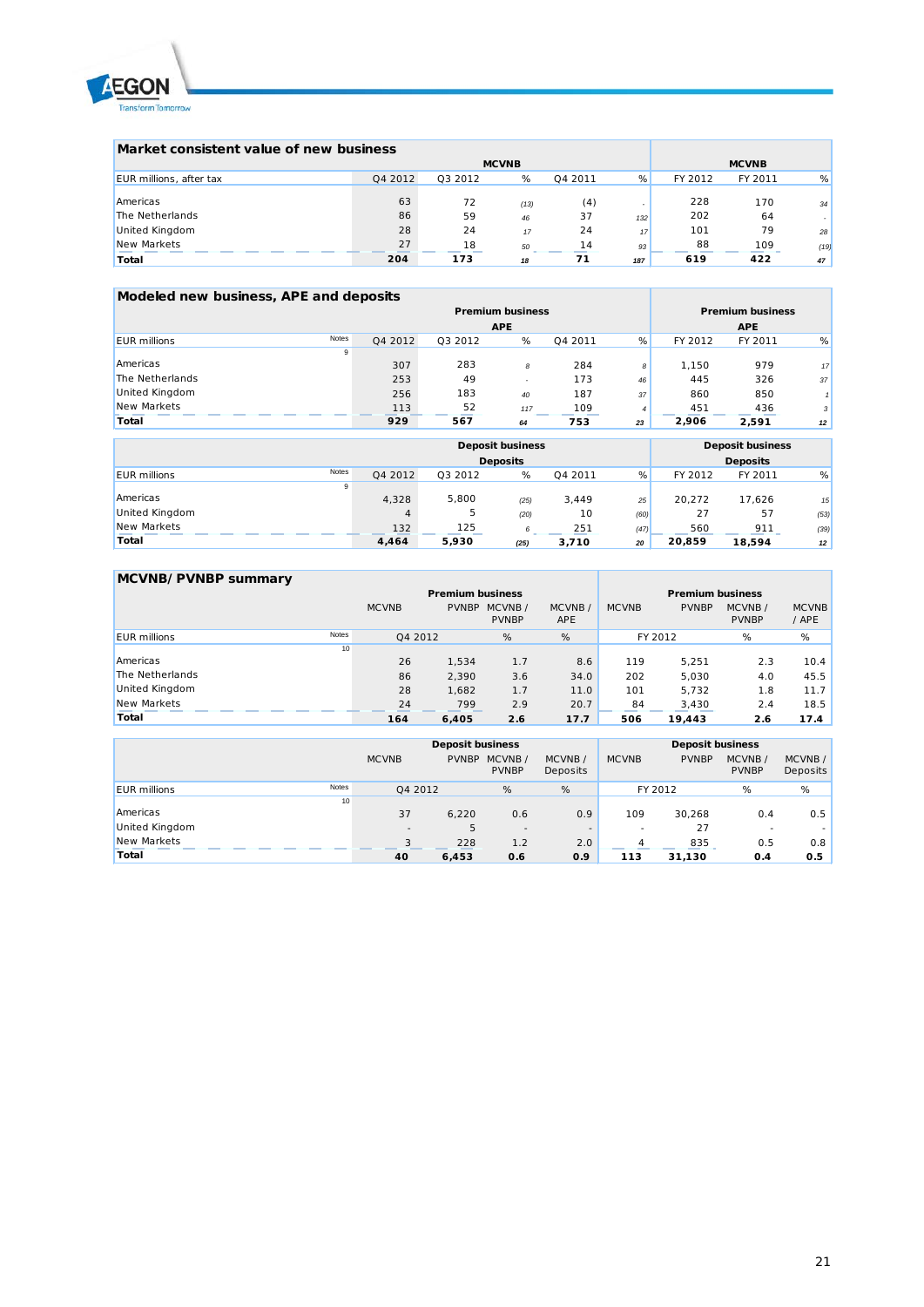

# **Financial overview, 2012 year-to-date geographically c)**

|                                                    |       |                      |                          |            | Holding,             |       |
|----------------------------------------------------|-------|----------------------|--------------------------|------------|----------------------|-------|
|                                                    |       |                      |                          |            | other                |       |
|                                                    |       | The                  | United                   | <b>New</b> | activities &         |       |
| <b>EUR millions</b>                                |       | Americas Netherlands | Kingdom                  |            | Markets eliminations | Total |
| Underlying earnings before tax by line of business |       |                      |                          |            |                      |       |
| Life                                               | 523   | 262                  | 81                       | 120        |                      | 986   |
| Individual savings and retirement products         | 500   |                      |                          | (19)       |                      | 481   |
| Pensions                                           | 285   | 66                   | 26                       | 6          |                      | 383   |
| Non-life                                           |       | (29)                 | $\overline{\phantom{a}}$ | 42         |                      | 13    |
| <b>Distribution</b>                                |       | 16                   | (2)                      |            |                      | 14    |
| Asset Management                                   |       |                      | ٠                        | 101        |                      | 101   |
| Other                                              |       |                      |                          |            | (224)                | (224) |
| Associates                                         | 9     |                      |                          | 24         |                      | 33    |
| Underlying earnings before tax                     | 1,317 | 315                  | 105                      | 274        | (224)                | 1,787 |
| Fair value items                                   | (76)  | 164                  | (31)                     | (1)        | (4)                  | 52    |
| Realized gains / (losses) on investments           | 175   | 138                  | 84                       | 10         |                      | 407   |
| Impairment charges                                 | (117) | (29)                 |                          | (26)       | (4)                  | (176) |
| Other income / (charges)                           | (28)  | (279)                | 34                       | 113        | (2)                  | (162) |
| <b>Run-off businesses</b>                          | 2     |                      |                          |            |                      | 2     |
| Income before tax                                  | 1,273 | 309                  | 192                      | 370        | (234)                | 1,910 |
| Income tax                                         | (248) | (18)                 | (23)                     | (121)      | 71                   | (339) |
| Net income                                         | 1,025 | 291                  | 169                      | 249        | (163)                | 1,571 |
| Net underlying earnings                            | 971   | 253                  | 135                      | 185        | (162)                | 1,382 |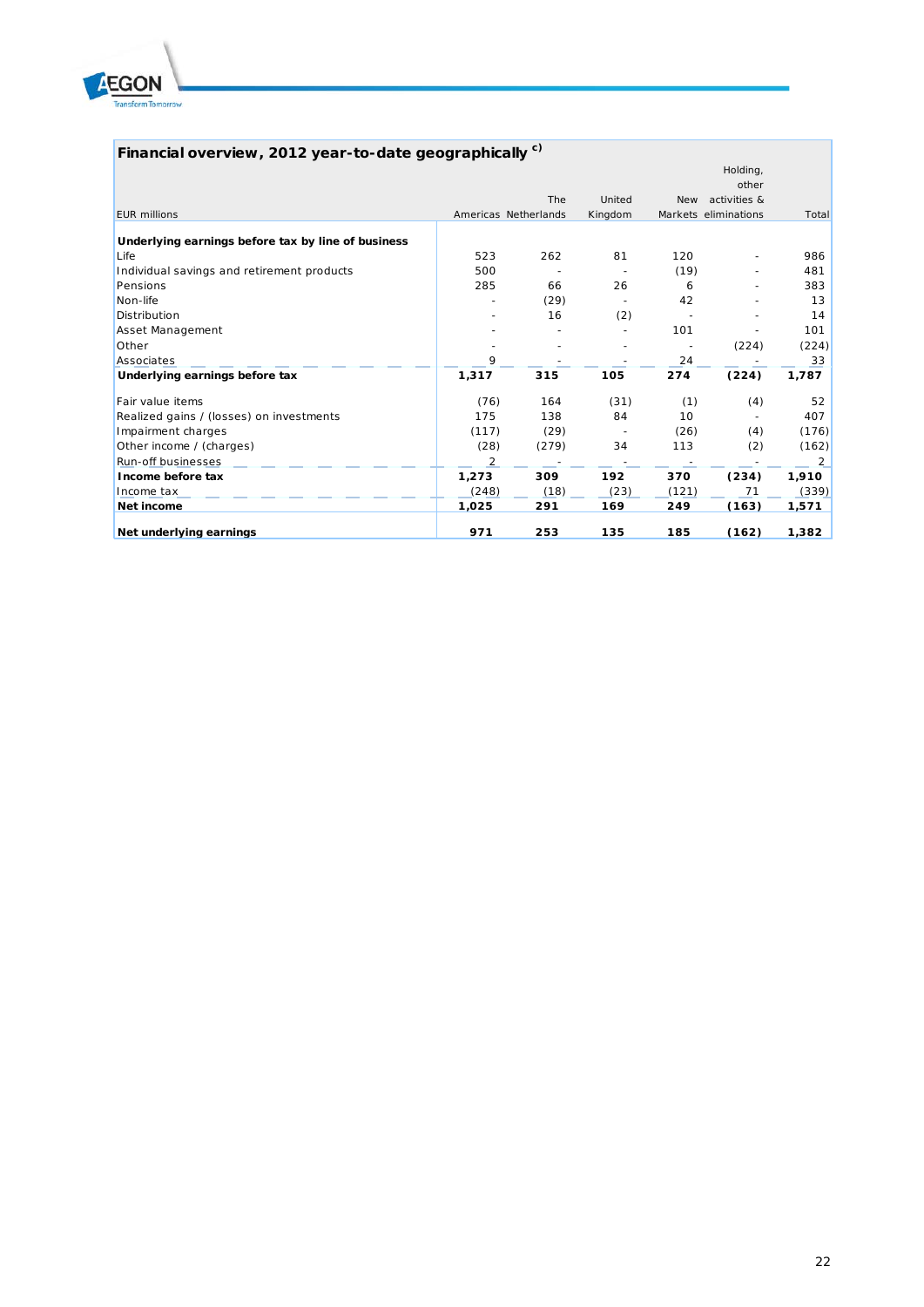

#### **Notes:**

<sup>1)</sup> For segment reporting purposes underlying earnings before tax, net underlying earnings, commissions and expenses, operating expenses, income tax (including associated companies), income before tax (including associated companies) and market consistent value of new business are calculated by consolidating on a proportionate basis the revenues and expenses of Aegon's associated companies in Spain, India, Brazil and Mexico. Aegon believes that its non-IFRS measures provide meaningful information about the underlying operating results of its business including insight into the financial measures that Aegon's senior management uses in managing its business. Among other things, Aegon's senior management is compensated based in part on Aegon's results against targets using the non-IFRS measures presented here. While other insurers in Aegon's peer group present substantially similar non-IFRS measures, the non-IFRS measures presented in this document may nevertheless differ from the non-IFRS measures presented by other insurers. There is no standardized meaning to these measures under IFRS or any other recognized set of accounting standards and readers are cautioned to consider carefully the different ways in which Aegon and its peers present similar information before comparing them.

Aegon believes the non-IFRS measures shown herein, when read together with Aegon's reported IFRS financial statements, provide meaningful supplemental information for the investing public to evaluate Aegon's business after eliminating the impact of current IFRS accounting policies for financial instruments and insurance contracts, which embed a number of accounting policy alternatives that companies may select in presenting their results (i.e. companies can use different local GAAPs) and that can make the comparability from period to period difficult. For a definition of underlying earnings and the reconciliation from underlying earnings before tax to income before tax, being the most comparable IFRS measure, reference is made to Note 3 "Segment information" of Aegon's Condensed consolidated interim financial statements.

- <sup>2)</sup> Net income refers to net income attributable to equity holders of Aegon N.V. and non-controlling interest.
- <sup>3)</sup> Sales is defined as new recurring premiums plus 1/10 of single premiums plus 1/10 of gross deposits plus new premium production accident and health plus new premium production general insurance
- 4) The present value, at point of sale, of all cashflows for new business written during the reporting period, calculated using approximate point of sale economics assumptions. Market consistent value of new business is calculated using a risk neutral approach, ignoring the investment returns expected to be earned in the future in excess of risk free rates (swap curves), with the exeption of an allowance for liquidity premium. The market consistent value of new business is calculated on a post tax basis, after allowing for the time value financial options and guarentees, a market value margin for non-hedgeable financial and non-financial risks and the costs of non-hedgeable stranded capital.
- 5) Return on equity is calculated by dividing the net underlying earnings after cost of leverage by the average shareholders' equity excluding the preferred shares and the revaluation reserve.
- 6) Capital securities that are denominated in foreign currencies are, for purposes of calculating the capital base ratio, revalued to the period-end exchange rate. All ratios exclude Aegon's revaluation reserve.
- $7)$  Included in other income/(charges) are charges made to policyholders with respect to income tax in the United Kingdom.
- <sup>8)</sup> Includes production on investment contracts without a discretionary participation feature of which the proceeds are not recognized as revenues but are directly added to Aegon's investment contract liabilities.
- <sup>9)</sup> APE = recurring premium  $+1/10$  single premium.
- <sup>10)</sup> PVNBP: Present value of new business premiums (PVNBP) is the premiums for the new business sold during the reporting period, projected using assumptions and projection periods that are consistent with those used to calculate the market consistent value of new business, discounted back to point of sale using the swap curve (plus liquidity premium where applicable).
- <sup>11)</sup> Reconciliation of operating expenses, used for segment reporting, to Aegon's IFRS based operating expenses.

| Operating expenses in earnings release   | 848             | 3.241 |
|------------------------------------------|-----------------|-------|
| Operating expenses related to associates | 11              | 53    |
| Operating expenses for IFRS reporting    | 837             | 3,188 |
| Administrative expenses                  | 282             | 1.096 |
| Employee expenses                        | 555             | 2.092 |
|                                          |                 |       |
|                                          | O4 2012 FY 2012 |       |

- <sup>12)</sup> New life sales, gross deposits and net deposits data include results of Aegon's associated companies in Spain, India, Brazil and Mexico which are consolidated on a proportionate basis.
- <sup>13)</sup> Operational free cash flow reflect the sum of the return on free surplus, earnings on in-force business, release of required surplus on in-force business reduced by new business first year strain and required surplus on new business. Refer to Aegon's Embedded Value 2011 report for further details.

a) The calculation of the IGD (Insurance Group Directive) capital surplus and ratio are based on Solvency I capital requirements on IFRS for entities within the EU (Pillar 1 for Aegon UK), and local regulatory solvency measurements for non-EU entities. Specifically, required capital for the life insurance companies in the US is calculated as two times the upper end of the Company Action Level range (200%) as applied by the National Association of Insurance Commissioners in the

US. The calculation of the IGD ratio excludes the available and required capital of the UK With-Profit funds. In the UK solvency surplus calculation the local regulator only allows the available capital number of the With-Profit funds included in overall local available capital to be equal to the amount of With-Profit funds' required capital.

b) The results in this release are unaudited.

<sup>c)</sup> The comparative 2011 figures have been revised to reflect changes in Aegon's organization. Businesses in Asia, which were previously managed by Aegon Americas, are included in the Asia line of business within the New Markets segment. This revision in financial reporting reflects changes in management of the organization, as Aegon's Asian operations are now managed from the company's regional head office in Hong Kong.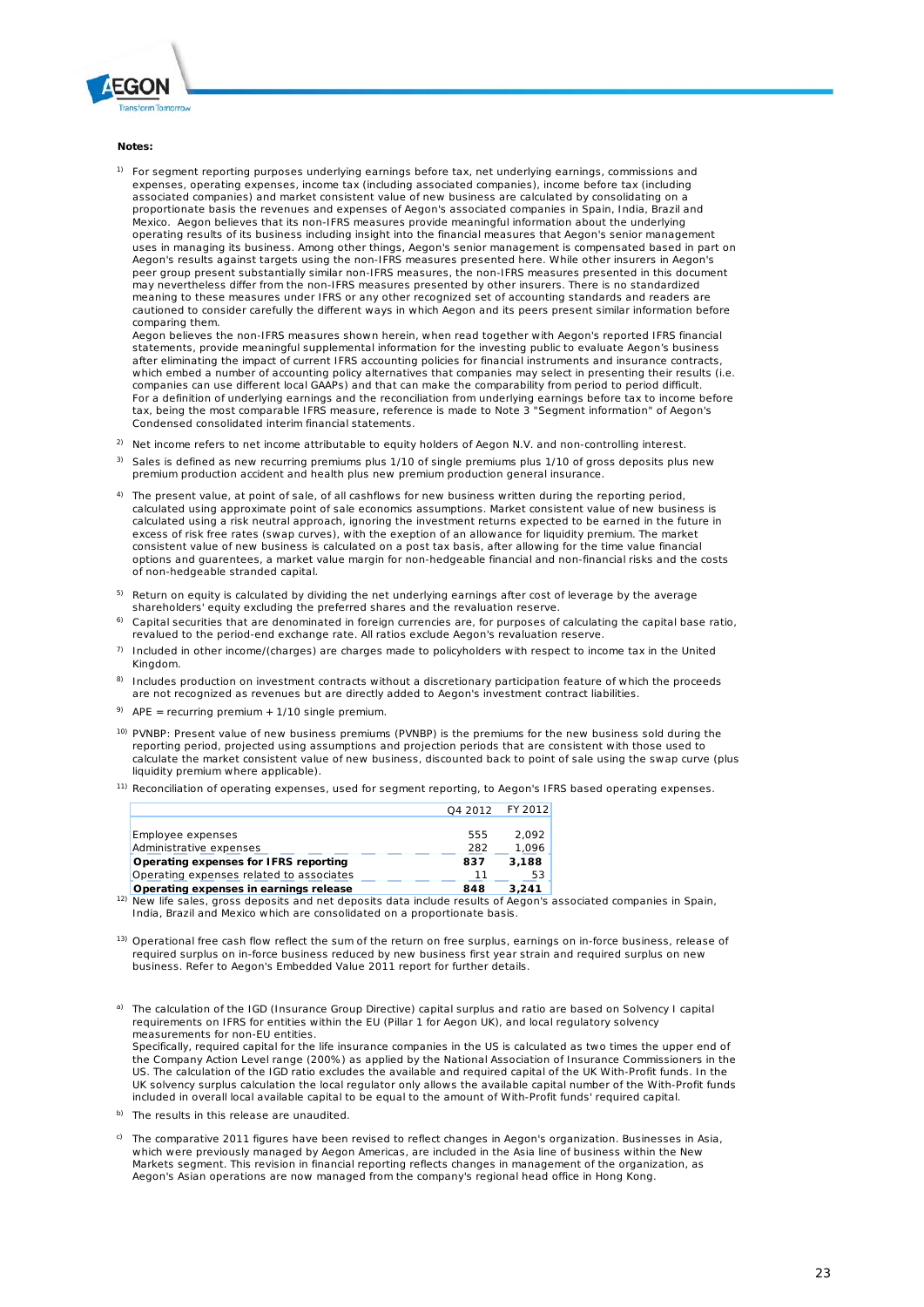

# ADDITIONAL INFORMATION

## **The Hague, February 15, 2013**

## **Media conference call**

7:45 a.m. CET Podcast available after the call on **aegon.com** 

## **Analyst & investor conference call**

9:00 a.m. CET Audio webcast on **aegon.com** 

*Dial-in numbers* United States: +1 480 629 9673 United Kingdom: +44 207 153 2027 The Netherlands: +31 45 631 6902

Two hours after the conference call, a replay will be available on **aegon.com.** 

## **Presentations**

Presentations will be available on **aegon.com** at 7:35 a.m. CET

#### **Supplements**

Aegon's Q4 2012 Financial Supplement and Condensed Consolidated Interim Financial Statements are available on **aegon.com**.